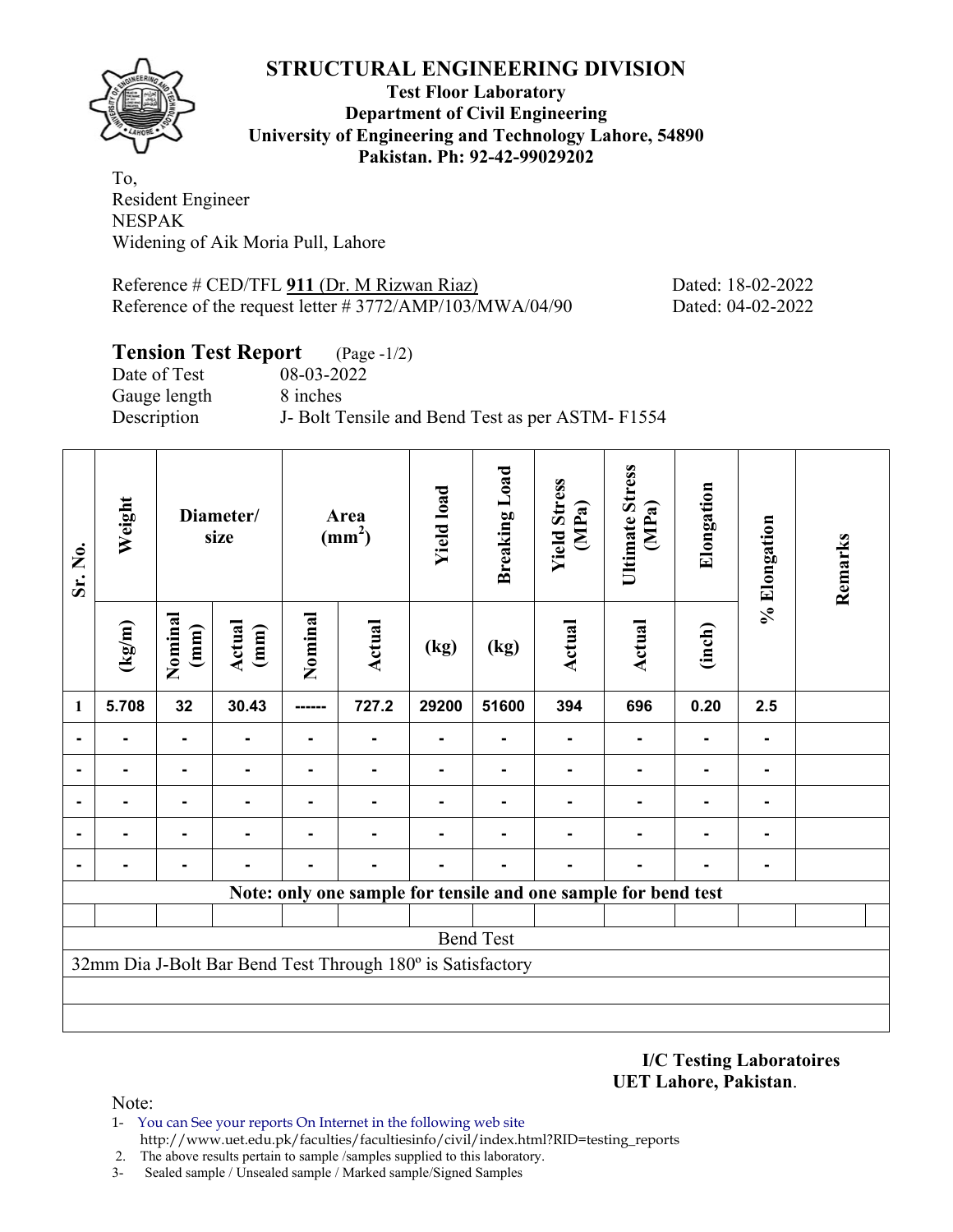

**Test Floor Laboratory Department of Civil Engineering University of Engineering and Technology Lahore, 54890 Pakistan. Ph: 92-42-99029202** 

To, Resident Engineer NESPAK Widening of Aik Moria Pull, Lahore

Reference # CED/TFL 911 (Dr. M Rizwan Riaz) Dated: 18-02-2022 Reference of the request letter # 3772/AMP/103/MWA/04/90 Dated: 04-02-2022

**Slippage Test Report** (Page -2/2)

Date of Test 08-03-2022 Gauge length --Description Straight Anchor Bolt & J- Anchor Bolt Slippage Test

| Sr. No.      | Dia                            | <b>Failure Load</b> | <b>Mode of Failure</b> | <b>Remarks</b> |  |  |  |  |  |  |
|--------------|--------------------------------|---------------------|------------------------|----------------|--|--|--|--|--|--|
|              | (mm)                           | (kg)                |                        |                |  |  |  |  |  |  |
| $\mathbf{1}$ | 32                             | 31000               | <b>Thread Failure</b>  |                |  |  |  |  |  |  |
|              |                                |                     |                        |                |  |  |  |  |  |  |
| -            |                                |                     |                        |                |  |  |  |  |  |  |
|              |                                |                     | -                      |                |  |  |  |  |  |  |
|              |                                |                     |                        |                |  |  |  |  |  |  |
|              |                                |                     |                        |                |  |  |  |  |  |  |
|              | Note: only one sample for test |                     |                        |                |  |  |  |  |  |  |
|              |                                |                     |                        |                |  |  |  |  |  |  |

**I/C Testing Laboratoires UET Lahore, Pakistan**.

Note:

1- You can See your reports On Internet in the following web site http://www.uet.edu.pk/faculties/facultiesinfo/civil/index.html?RID=testing\_reports

2. The above results pertain to sample /samples supplied to this laboratory.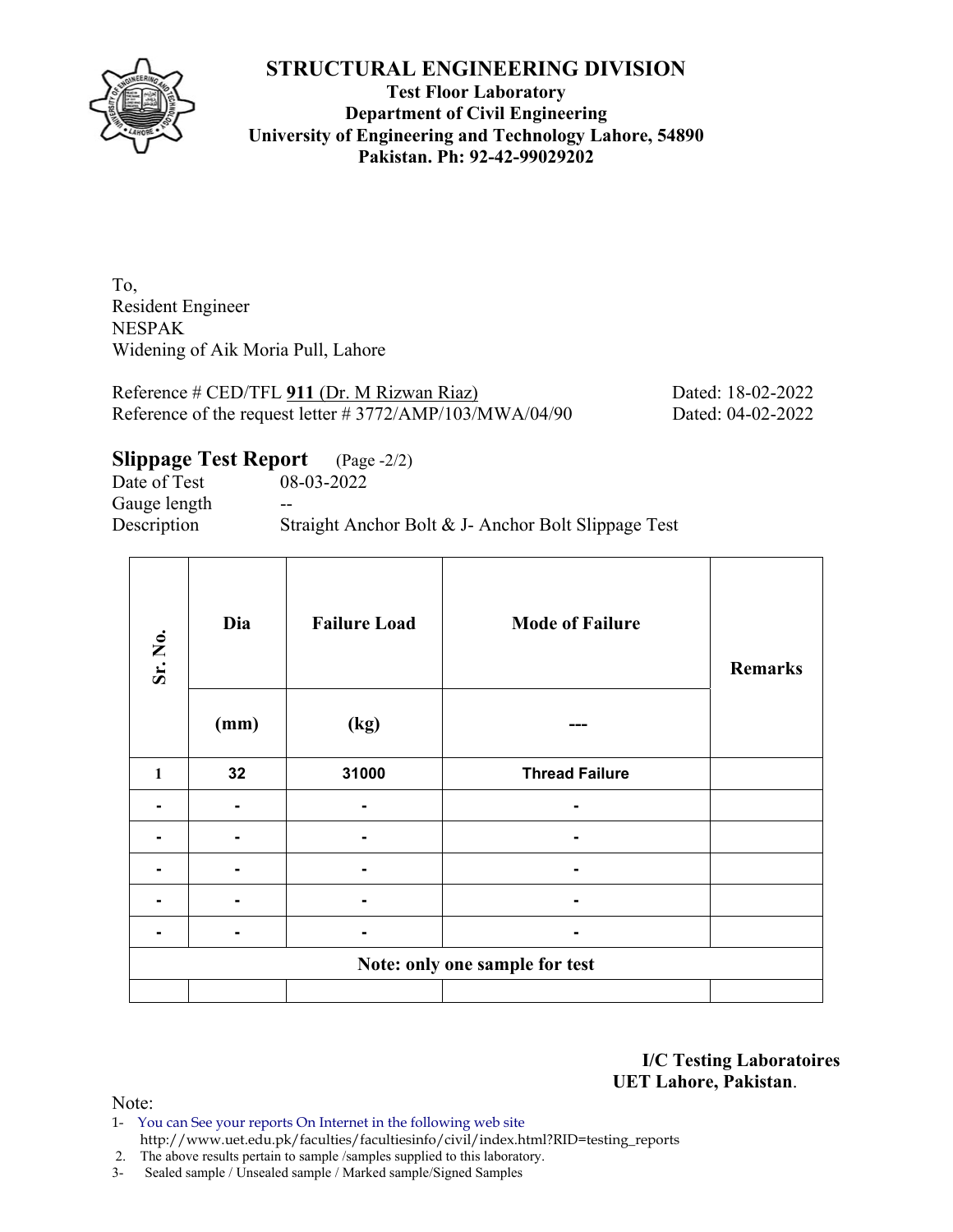

#### **Test Floor Laboratory Department of Civil Engineering University of Engineering and Technology Lahore, 54890 Pakistan. Ph: 92-42-99029202**

Ref: CED/TFL/03/986 Dated: 01-03-2022 Dated of Test: 08-03-2022

**To Chief Engineer Zaitoon New Lahore City Phase-III (96-Kanal)** 

# Subject: **TESTING OF R.C.C. PIPE [ASTM-C76 – 08a]**

Reference to your letter No. NLC/CE/115, dated 16.02.2022 on the subject

cited above. One R.C.C. Pipe as received by us has been tested. The results are tabulated

as under.

| Sr.<br>N <sub>0</sub> | Nominal<br>Size | ength<br>Total<br>ᅴ | oaded<br>ength<br>- | <b>Diameter</b><br>xterna<br>$\mathbf{E}$ | <b>Diameter</b><br>Internal | Thickness<br>Wall | load<br>Proof | Ultimate<br>ರ<br>ಡ<br>∊<br>$\qquad \qquad$ | Proof<br><b>Stress</b>    | Ultimate<br><b>Stress</b> |
|-----------------------|-----------------|---------------------|---------------------|-------------------------------------------|-----------------------------|-------------------|---------------|--------------------------------------------|---------------------------|---------------------------|
|                       | (inch)          | (foot)              | (foot)              | (foot)                                    | (foot)                      | (inch)            | (kg)          | (kg)                                       | Pound/Linear<br>foot/foot | Pound/Linear<br>foot/foot |
|                       | 12              | 7.80                | 7.35                | 16.26                                     | 12.06                       | 2.10              | 13800         | 21800                                      | 4120                      | 6508                      |

Witness by M Javid Iqbal (Lab Incharge New Lahore City)

**I/C Testing Laboratoires UET Lahore, Pakistan**.

- 1- You can See your reports On Internet in the following web site
- http://www.uet.edu.pk/faculties/facultiesinfo/civil/index.html?RID=testing\_reports
- 2. The above results pertain to sample /samples supplied to this laboratory. 3- Sealed sample / Unsealed sample / Marked sample/Signed Samples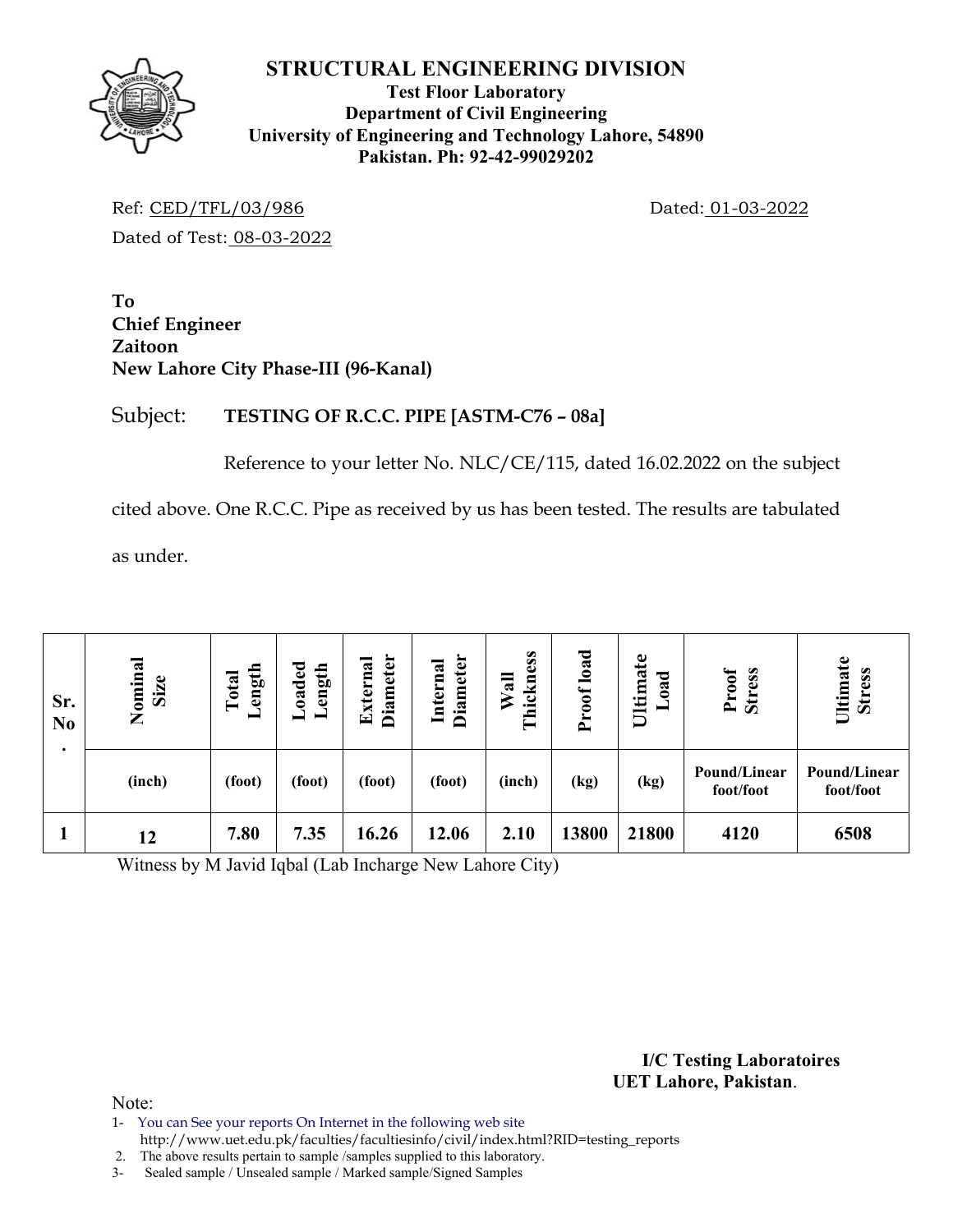

#### **Test Floor Laboratory Department of Civil Engineering University of Engineering and Technology Lahore, 54890 Pakistan. Ph: 92-42-99029202**

To, Sub Divisional Officer Building Sub Division Nanakana Sahib (Establishment of Govt. Associate College for Boys Syed wala, Nankana Sahib)

#### Reference # CED/TFL **993** (Dr. M Rizwan Riaz) Dated: 03-03-2022 Reference of the request letter # 598/SDO/BSD/NNS Dated: 13-01-2022

| <b>Tension Test Report</b> (Page -1/1) |                                                           |
|----------------------------------------|-----------------------------------------------------------|
| Date of Test                           | 08-03-2022                                                |
| Gauge length                           | 8 inches                                                  |
| Description                            | Deformed Steel Bar Tensile and Bend Test as per ASTM-A615 |

| Sr. No.                  | Weight                                        | Diameter/<br><b>Size</b> |                  | Area<br>$(in^2)$         |                          | <b>Yield load</b> | <b>Breaking</b><br>Load                                         | <b>Yield Stress</b><br>(psi) |        |                          | <b>Ultimate Stress</b><br>(psi) | Elongation               | % Elongation   | Remarks |
|--------------------------|-----------------------------------------------|--------------------------|------------------|--------------------------|--------------------------|-------------------|-----------------------------------------------------------------|------------------------------|--------|--------------------------|---------------------------------|--------------------------|----------------|---------|
|                          | (1bs/ft)                                      | Nominal<br>$(\#)$        | Actual<br>(inch) | Nominal                  | Actual                   | (kg)              | (kg)                                                            | Nominal                      | Actual | Nominal                  | <b>Actual</b>                   | (inch)                   |                |         |
| 1                        | 0.353                                         | $\mathbf{3}$             | 0.363            | 0.11                     | 0.104                    | 4900              | 5600                                                            | 98200                        | 104130 | 112300                   | 119000                          | 0.70                     | 8.8            |         |
| $\overline{2}$           | 0.381                                         | $\mathbf{3}$             | 0.377            | 0.11                     | 0.112                    | 4600              | 5300                                                            | 92200                        | 90590  | 106200                   | 104400                          | 0.80                     | 10.0           |         |
| $\overline{\phantom{0}}$ |                                               |                          |                  | $\overline{\phantom{0}}$ |                          |                   |                                                                 |                              |        |                          | $\overline{\phantom{0}}$        | $\overline{\phantom{0}}$ |                |         |
| $\overline{\phantom{0}}$ |                                               | $\overline{\phantom{0}}$ |                  | Ξ.                       |                          |                   |                                                                 |                              |        | $\overline{\phantom{0}}$ | $\overline{\phantom{a}}$        | $\overline{\phantom{a}}$ | $\overline{a}$ |         |
| $\overline{\phantom{0}}$ |                                               | $\overline{\phantom{0}}$ |                  | $\overline{\phantom{0}}$ | $\overline{\phantom{0}}$ |                   |                                                                 |                              |        | $\overline{\phantom{0}}$ | $\overline{\phantom{0}}$        | $\overline{\phantom{a}}$ | $\overline{a}$ |         |
| $\overline{\phantom{0}}$ |                                               | $\overline{\phantom{0}}$ |                  |                          |                          |                   |                                                                 |                              |        |                          | $\overline{a}$                  | $\overline{\phantom{0}}$ | -              |         |
|                          |                                               |                          |                  |                          |                          |                   | Note: only two samples for tensile and one sample for bend test |                              |        |                          |                                 |                          |                |         |
|                          |                                               |                          |                  |                          |                          |                   |                                                                 |                              |        |                          |                                 |                          |                |         |
|                          | <b>Bend Test</b>                              |                          |                  |                          |                          |                   |                                                                 |                              |        |                          |                                 |                          |                |         |
|                          | #3 Bar Bend Test Through 180° is Satisfactory |                          |                  |                          |                          |                   |                                                                 |                              |        |                          |                                 |                          |                |         |
|                          |                                               |                          |                  |                          |                          |                   |                                                                 |                              |        |                          |                                 |                          |                |         |
|                          |                                               |                          |                  |                          |                          |                   |                                                                 |                              |        |                          |                                 |                          |                |         |

**I/C Testing Laboratoires UET Lahore, Pakistan**.

- 1- You can See your reports On Internet in the following web site http://www.uet.edu.pk/faculties/facultiesinfo/civil/index.html?RID=testing\_reports
- 2. The above results pertain to sample /samples supplied to this laboratory.
- 3- Sealed sample / Unsealed sample / Marked sample/Signed Samples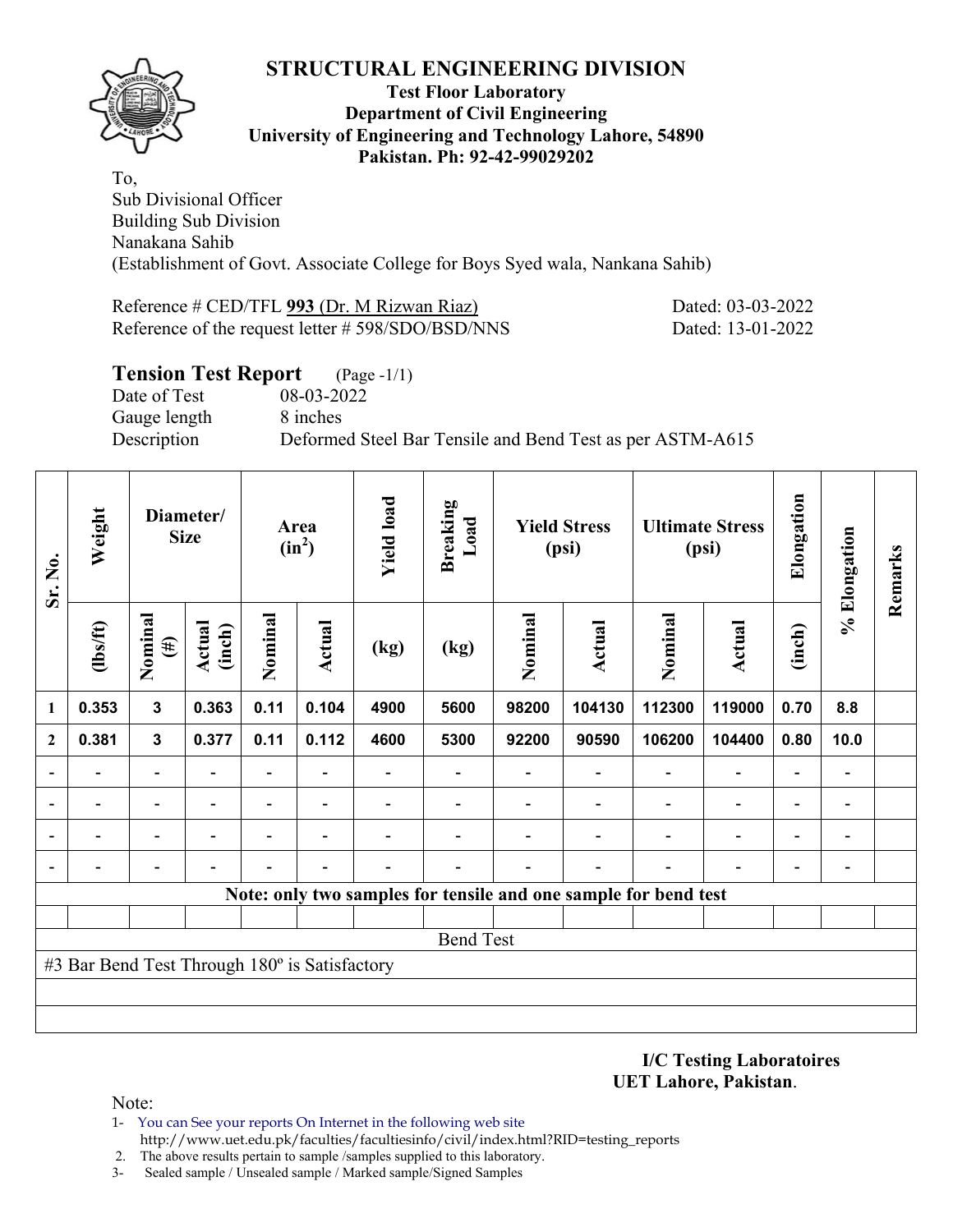

#### **Test Floor Laboratory Department of Civil Engineering University of Engineering and Technology Lahore, 54890 Pakistan. Ph: 92-42-99029202**

To, Resident Engineer NESPAK Punjab Intermediate Cities Improvement Investment Program (PICIIP) Consultancy Services for Engineering, Procurement and Construction Management Trunk Main Sewer Line and Allied Work

| Reference # CED/TFL 994 (Dr. M Rizwan Riaz)                   | Dated: 03-03-2022 |
|---------------------------------------------------------------|-------------------|
| Reference of the request letter $\# 3976/11/URJ/Lot-2/01/291$ | Dated: 16-02-2022 |

# **Tension Test Report** (Page -1/1)

Date of Test 08-03-2022

Gauge length 8 inches

Description Deformed Steel Bar Tensile and Bend Test as per ASTM-A615

| Sr. No.                  | Weight                                              | Diameter/<br><b>Size</b><br>(inch) |                          | Area<br>$(in^2)$         |                          | <b>Yield load</b>        |                                                                 |                          | <b>Yield Stress</b><br>(psi) |                          | <b>Ultimate Stress</b><br>(psi) | Elongation               | % Elongation             | Remarks                 |
|--------------------------|-----------------------------------------------------|------------------------------------|--------------------------|--------------------------|--------------------------|--------------------------|-----------------------------------------------------------------|--------------------------|------------------------------|--------------------------|---------------------------------|--------------------------|--------------------------|-------------------------|
|                          | $\frac{2}{10}$                                      | Nominal                            | <b>Actual</b>            | Nominal                  | Actual                   | (kg)                     | (kg)                                                            | Nominal                  | <b>Actual</b>                | Nominal                  | <b>Actual</b>                   | (inch)                   |                          |                         |
| 1                        | 0.169                                               | 1/4                                | 0.252                    | -------                  | 0.050                    | 1200                     | 1600                                                            | --------                 | 53150                        | --------                 | 70900                           | 1.70                     | 21.3                     |                         |
| $\overline{2}$           | 0.194                                               | 1/4                                | 0.270                    | -------                  | 0.057                    | 1200                     | 2400                                                            | -------                  | 46320                        | -------                  | 92700                           | 1.20                     | 15.0                     | Karamat<br><b>Steel</b> |
| $\blacksquare$           |                                                     | $\overline{\phantom{a}}$           | $\overline{\phantom{0}}$ | $\overline{\phantom{0}}$ |                          |                          |                                                                 |                          | $\blacksquare$               | $\overline{\phantom{0}}$ | $\overline{\phantom{a}}$        | $\overline{\phantom{a}}$ |                          |                         |
|                          |                                                     | $\overline{\phantom{0}}$           |                          |                          | $\overline{\phantom{a}}$ |                          |                                                                 |                          |                              |                          | $\overline{\phantom{a}}$        | $\overline{\phantom{0}}$ | $\overline{a}$           |                         |
| $\overline{\phantom{a}}$ | $\overline{\phantom{0}}$                            | $\blacksquare$                     | $\blacksquare$           | $\overline{\phantom{0}}$ | $\blacksquare$           | $\overline{\phantom{0}}$ |                                                                 | $\overline{\phantom{0}}$ | $\overline{\phantom{0}}$     | $\overline{a}$           | $\overline{\phantom{a}}$        | $\blacksquare$           | $\overline{\phantom{a}}$ |                         |
| $\overline{a}$           |                                                     | $\overline{\phantom{0}}$           |                          |                          |                          |                          |                                                                 |                          | $\overline{\phantom{0}}$     | $\overline{\phantom{0}}$ | $\overline{\phantom{a}}$        | $\overline{\phantom{0}}$ | $\overline{\phantom{a}}$ |                         |
|                          |                                                     |                                    |                          |                          |                          |                          | Note: only two samples for tensile and one sample for bend test |                          |                              |                          |                                 |                          |                          |                         |
|                          |                                                     |                                    |                          |                          |                          |                          |                                                                 |                          |                              |                          |                                 |                          |                          |                         |
|                          | <b>Bend Test</b>                                    |                                    |                          |                          |                          |                          |                                                                 |                          |                              |                          |                                 |                          |                          |                         |
|                          | 1/4" Dia Bar Bend Test Through 180° is Satisfactory |                                    |                          |                          |                          |                          |                                                                 |                          |                              |                          |                                 |                          |                          |                         |
|                          |                                                     |                                    |                          |                          |                          |                          |                                                                 |                          |                              |                          |                                 |                          |                          |                         |
|                          |                                                     |                                    |                          |                          |                          |                          |                                                                 |                          |                              |                          |                                 |                          |                          |                         |

#### **I/C Testing Laboratoires UET Lahore, Pakistan**.

- 1- You can See your reports On Internet in the following web site http://www.uet.edu.pk/faculties/facultiesinfo/civil/index.html?RID=testing\_reports
- 2. The above results pertain to sample /samples supplied to this laboratory.
- 3- Sealed sample / Unsealed sample / Marked sample/Signed Samples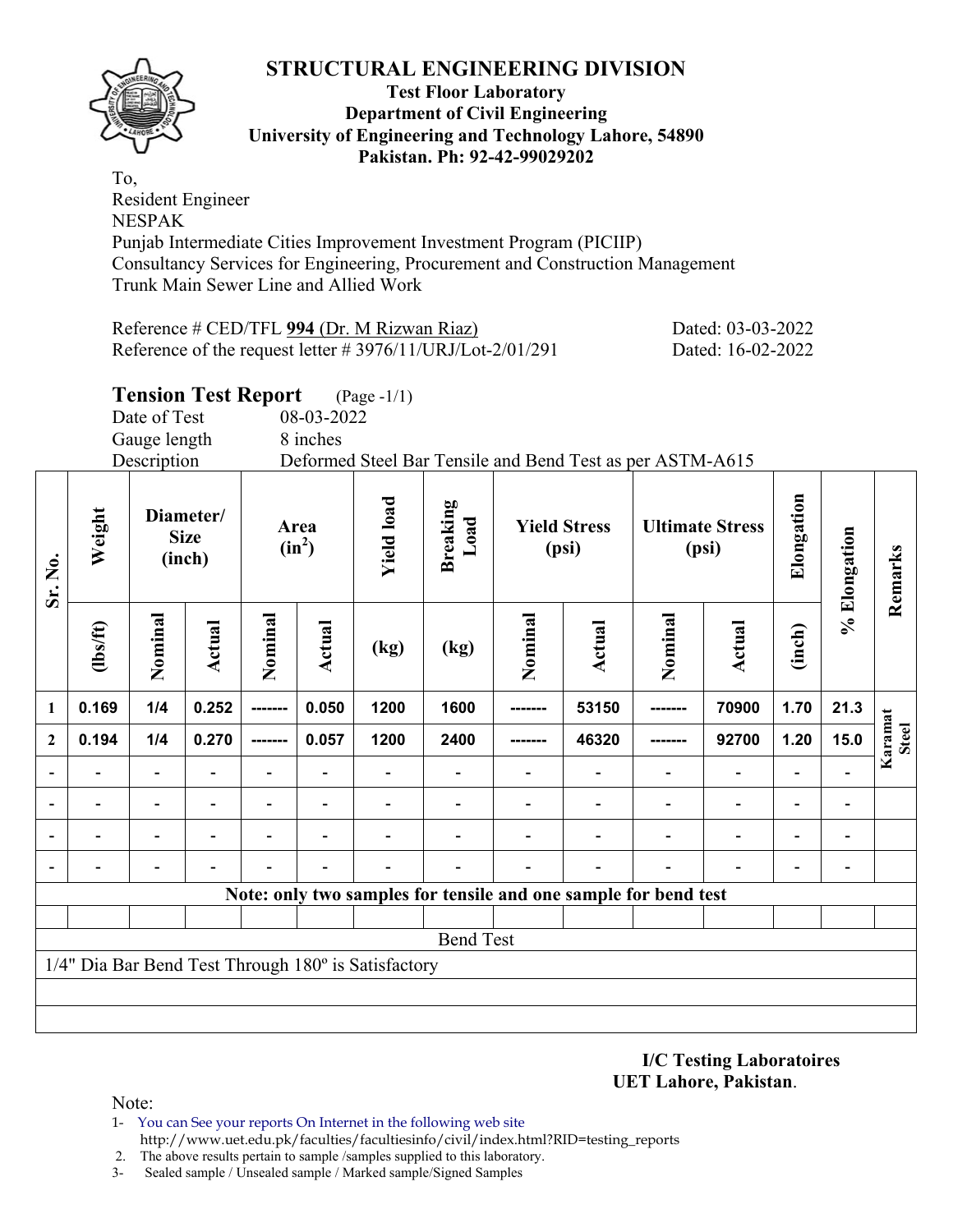

**Test Floor Laboratory Department of Civil Engineering University of Engineering and Technology Lahore, 54890 Pakistan. Ph: 92-42-99029202** 

To, QA/QC Engineer Banu Mukhtar US Apparel Unit No. 5

Reference # CED/TFL 995 (Dr. M Rizwan Riaz) Dated: 03-03-2022 Reference of the request letter # Nil Dated: 02-03-2022

# **Tension Test Report** (Page -1/1) Date of Test 08-03-2022 Gauge length 8 inches Description Deformed Steel Bar Tensile and Bend Test as per ASTM-A615

| Sr. No.        | Weight                                        | Diameter/<br><b>Size</b> |                         | Area<br>$(in^2)$ | <b>Yield load</b>        | <b>Breaking</b><br>Load |      | <b>Yield Stress</b><br>(psi) |        | <b>Ultimate Stress</b><br>(psi)                                 | Elongation                   | % Elongation             | Remarks                      |  |
|----------------|-----------------------------------------------|--------------------------|-------------------------|------------------|--------------------------|-------------------------|------|------------------------------|--------|-----------------------------------------------------------------|------------------------------|--------------------------|------------------------------|--|
|                | $\frac{2}{10}$                                | Nominal<br>$(\#)$        | <b>Actual</b><br>(inch) | Nominal          | Actual                   | (kg)                    | (kg) | Nominal                      | Actual | Nominal                                                         | <b>Actual</b>                | (inch)                   |                              |  |
| 1              | 0.413                                         | $\mathbf{3}$             | 0.393                   | 0.11             | 0.121                    | 4000                    | 5300 | 80200                        | 72630  | 106200                                                          | 96300                        | 1.20                     | 15.0                         |  |
| $\overline{2}$ | 0.419                                         | $\mathbf{3}$             | 0.396                   | 0.11             | 0.123                    | 3900                    | 5300 | 78200                        | 69810  | 106200                                                          | 94900                        | 1.10                     | 13.8                         |  |
|                |                                               |                          |                         |                  |                          |                         |      |                              |        |                                                                 | $\overline{\phantom{0}}$     | $\overline{\phantom{0}}$ |                              |  |
|                | ۰                                             | $\overline{\phantom{a}}$ |                         |                  | ۰                        |                         |      |                              |        |                                                                 | $\overline{\phantom{0}}$     | $\overline{\phantom{0}}$ | $\blacksquare$               |  |
|                | $\overline{\phantom{0}}$                      | $\overline{\phantom{0}}$ |                         |                  |                          |                         |      |                              |        | $\blacksquare$                                                  | $\overline{\phantom{0}}$     | $\overline{\phantom{0}}$ | $\overline{\phantom{0}}$     |  |
|                | $\overline{\phantom{0}}$                      | -                        |                         |                  | $\overline{\phantom{0}}$ |                         |      |                              |        | $\blacksquare$                                                  | $\qquad \qquad \blacksquare$ | -                        | $\qquad \qquad \blacksquare$ |  |
|                |                                               |                          |                         |                  |                          |                         |      |                              |        | Note: only two samples for tensile and one sample for bend test |                              |                          |                              |  |
|                |                                               |                          |                         |                  |                          |                         |      |                              |        |                                                                 |                              |                          |                              |  |
|                | <b>Bend Test</b>                              |                          |                         |                  |                          |                         |      |                              |        |                                                                 |                              |                          |                              |  |
|                | #3 Bar Bend Test Through 180° is Satisfactory |                          |                         |                  |                          |                         |      |                              |        |                                                                 |                              |                          |                              |  |
|                |                                               |                          |                         |                  |                          |                         |      |                              |        |                                                                 |                              |                          |                              |  |
|                |                                               |                          |                         |                  |                          |                         |      |                              |        |                                                                 |                              |                          |                              |  |

**I/C Testing Laboratoires UET Lahore, Pakistan**.

- 1- You can See your reports On Internet in the following web site http://www.uet.edu.pk/faculties/facultiesinfo/civil/index.html?RID=testing\_reports
- 2. The above results pertain to sample /samples supplied to this laboratory.
- 3- Sealed sample / Unsealed sample / Marked sample/Signed Samples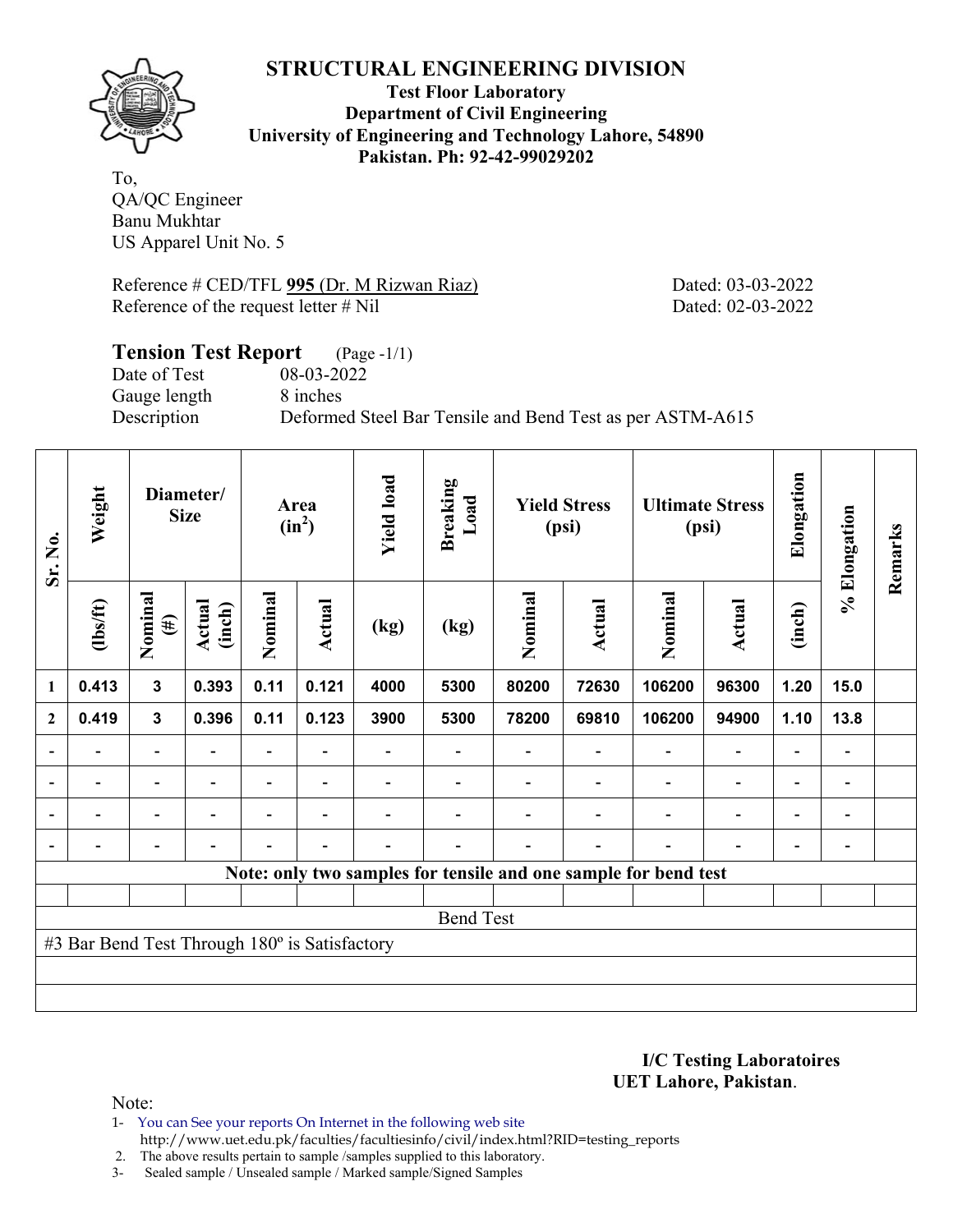

**Test Floor Laboratory Department of Civil Engineering University of Engineering and Technology Lahore, 54890 Pakistan. Ph: 92-42-99029202** 

To, Muhammad Farman SDO B&R Construction of Sm-Bn-2 Sec 5 Ph-II DHA Lahore

Reference # CED/TFL 997 (Dr. M Rizwan Riaz) Dated: 03-03-2022 Reference of the request letter # Nil Dated: 02-03-2022

#### **Tension Test Report** (Page -1/1) Date of Test 08-03-2022 Gauge length 8 inches

Description Deformed Steel Bar Tensile and Bend Test as per ASTM-A615

| Sr. No.        | Weight                                        |                          | Diameter/<br><b>Size</b> |                          | Area<br>$(in^2)$ | <b>Yield load</b> | <b>Breaking</b><br>Load |         | <b>Yield Stress</b><br>(psi) | <b>Ultimate Stress</b><br>(psi)                                  |                              | Elongation     | % Elongation                 | Remarks |
|----------------|-----------------------------------------------|--------------------------|--------------------------|--------------------------|------------------|-------------------|-------------------------|---------|------------------------------|------------------------------------------------------------------|------------------------------|----------------|------------------------------|---------|
|                | (1bs/ft)                                      | Nominal<br>$(\#)$        | Actual<br>(inch)         | Nominal                  | Actual           | (kg)              | (kg)                    | Nominal | <b>Actual</b>                | Nominal                                                          | Actual                       | (inch)         |                              |         |
| 1              | 0.387                                         | $\mathbf{3}$             | 0.380                    | 0.11                     | 0.114            | 3900              | 5000                    | 78200   | 75640                        | 100200                                                           | 97000                        | 1.10           | 13.8                         |         |
| $\overline{2}$ | 0.390                                         | $\mathbf{3}$             | 0.382                    | 0.11                     | 0.115            | 3900              | 5000                    | 78200   | 74980                        | 100200                                                           | 96200                        | 0.90           | 11.3                         |         |
|                |                                               | $\overline{\phantom{0}}$ |                          | $\blacksquare$           |                  |                   |                         |         |                              |                                                                  |                              | $\blacksquare$ | $\qquad \qquad \blacksquare$ |         |
|                |                                               | $\overline{\phantom{0}}$ |                          | $\overline{\phantom{0}}$ | $\blacksquare$   |                   |                         |         |                              |                                                                  | $\qquad \qquad \blacksquare$ |                | $\qquad \qquad \blacksquare$ |         |
|                |                                               |                          |                          |                          |                  |                   |                         |         |                              |                                                                  |                              |                |                              |         |
|                |                                               |                          |                          |                          |                  |                   |                         |         |                              |                                                                  |                              |                |                              |         |
|                |                                               |                          |                          |                          |                  |                   |                         |         |                              | Note: only two samples for tensile and two samples for bend test |                              |                |                              |         |
|                |                                               |                          |                          |                          |                  |                   |                         |         |                              |                                                                  |                              |                |                              |         |
|                | <b>Bend Test</b>                              |                          |                          |                          |                  |                   |                         |         |                              |                                                                  |                              |                |                              |         |
|                | #3 Bar Bend Test Through 180° is Satisfactory |                          |                          |                          |                  |                   |                         |         |                              |                                                                  |                              |                |                              |         |
|                | #3 Bar Bend Test Through 180° is Satisfactory |                          |                          |                          |                  |                   |                         |         |                              |                                                                  |                              |                |                              |         |
|                |                                               |                          |                          |                          |                  |                   |                         |         |                              |                                                                  |                              |                |                              |         |

**I/C Testing Laboratoires UET Lahore, Pakistan**.

- 1- You can See your reports On Internet in the following web site http://www.uet.edu.pk/faculties/facultiesinfo/civil/index.html?RID=testing\_reports
- 2. The above results pertain to sample /samples supplied to this laboratory.
- 3- Sealed sample / Unsealed sample / Marked sample/Signed Samples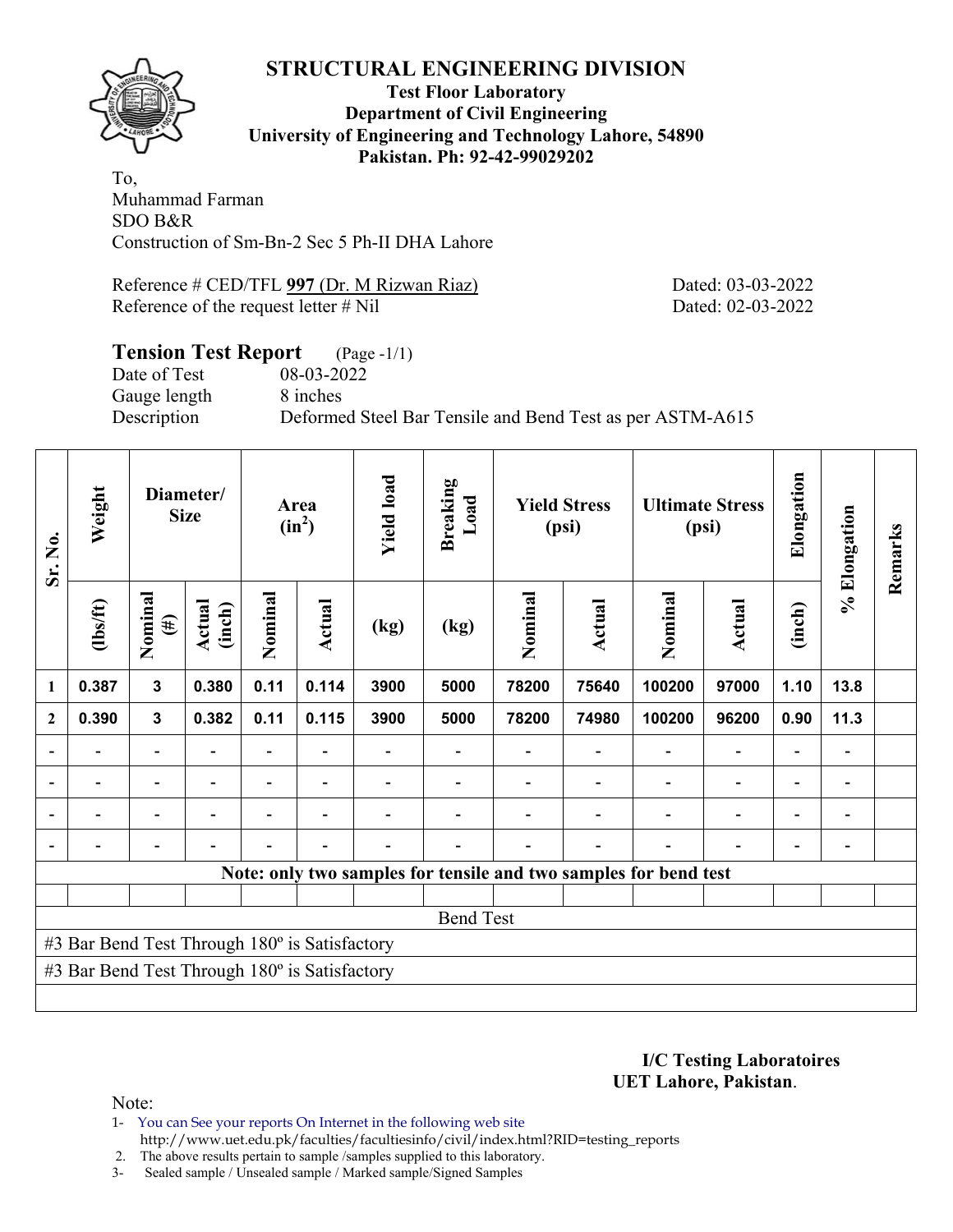

#### **Test Floor Laboratory Department of Civil Engineering University of Engineering and Technology Lahore, 54890 Pakistan. Ph: 92-42-99029202**

To, Quantity Surveyor Linker Construction of Over Head Water Tanks – Dream Gardens, Wazirabad

Reference # CED/TFL **998** (Dr. M Rizwan Riaz) Dated: 03-03-2022 Reference of the request letter # Nil Dated: 03-03-2022

# **Tension Test Report** (Page -1/1) Date of Test 08-03-2022 Gauge length 8 inches Description Deformed Steel Bar Tensile and Bend Test as per ASTM-A615

| Sr. No.                  | Weight                                        | Diameter/<br><b>Size</b> |                  | Area<br>$(in^2)$         |                          | <b>Yield load</b> | <b>Breaking</b><br>Load | <b>Yield Stress</b><br>(psi) |        | <b>Ultimate Stress</b><br>(psi)                                |                          | Elongation               | % Elongation                 | Remarks |
|--------------------------|-----------------------------------------------|--------------------------|------------------|--------------------------|--------------------------|-------------------|-------------------------|------------------------------|--------|----------------------------------------------------------------|--------------------------|--------------------------|------------------------------|---------|
|                          | (1bs/ft)                                      | Nominal<br>$(\#)$        | Actual<br>(inch) | Nominal                  | <b>Actual</b>            | (kg)              | (kg)                    | Nominal                      | Actual | Nominal                                                        | Actual                   | (inch)                   |                              |         |
| 1                        | 0.369                                         | $\mathbf{3}$             | 0.372            | 0.11                     | 0.108                    | 3400              | 5100                    | 68200                        | 69090  | 102200                                                         | 103700                   | 1.50                     | 18.8                         |         |
|                          |                                               | $\overline{\phantom{0}}$ |                  | Ξ.                       |                          |                   |                         |                              |        |                                                                | $\overline{\phantom{0}}$ | $\overline{\phantom{0}}$ |                              |         |
| $\blacksquare$           |                                               | Ξ.                       | $\blacksquare$   | $\overline{\phantom{0}}$ | $\overline{\phantom{0}}$ |                   |                         |                              |        | ÷                                                              | $\overline{a}$           | $\overline{\phantom{0}}$ |                              |         |
|                          |                                               | $\blacksquare$           |                  |                          | $\overline{\phantom{0}}$ |                   |                         |                              |        |                                                                | $\overline{\phantom{0}}$ | $\overline{\phantom{0}}$ |                              |         |
| $\overline{a}$           |                                               | $\overline{\phantom{0}}$ |                  |                          | $\overline{\phantom{0}}$ |                   |                         |                              |        |                                                                | $\overline{a}$           | $\overline{\phantom{0}}$ | $\overline{\phantom{0}}$     |         |
| $\overline{\phantom{0}}$ |                                               | $\overline{\phantom{0}}$ |                  |                          |                          |                   |                         |                              |        | ٠                                                              | $\overline{\phantom{0}}$ | $\overline{\phantom{0}}$ | $\qquad \qquad \blacksquare$ |         |
|                          |                                               |                          |                  |                          |                          |                   |                         |                              |        | Note: only one sample for tensile and one sample for bend test |                          |                          |                              |         |
|                          |                                               |                          |                  |                          |                          |                   |                         |                              |        |                                                                |                          |                          |                              |         |
|                          | <b>Bend Test</b>                              |                          |                  |                          |                          |                   |                         |                              |        |                                                                |                          |                          |                              |         |
|                          | #3 Bar Bend Test Through 180° is Satisfactory |                          |                  |                          |                          |                   |                         |                              |        |                                                                |                          |                          |                              |         |
|                          |                                               |                          |                  |                          |                          |                   |                         |                              |        |                                                                |                          |                          |                              |         |
|                          |                                               |                          |                  |                          |                          |                   |                         |                              |        |                                                                |                          |                          |                              |         |

**I/C Testing Laboratoires UET Lahore, Pakistan**.

- 1- You can See your reports On Internet in the following web site http://www.uet.edu.pk/faculties/facultiesinfo/civil/index.html?RID=testing\_reports
- 2. The above results pertain to sample /samples supplied to this laboratory.
- 3- Sealed sample / Unsealed sample / Marked sample/Signed Samples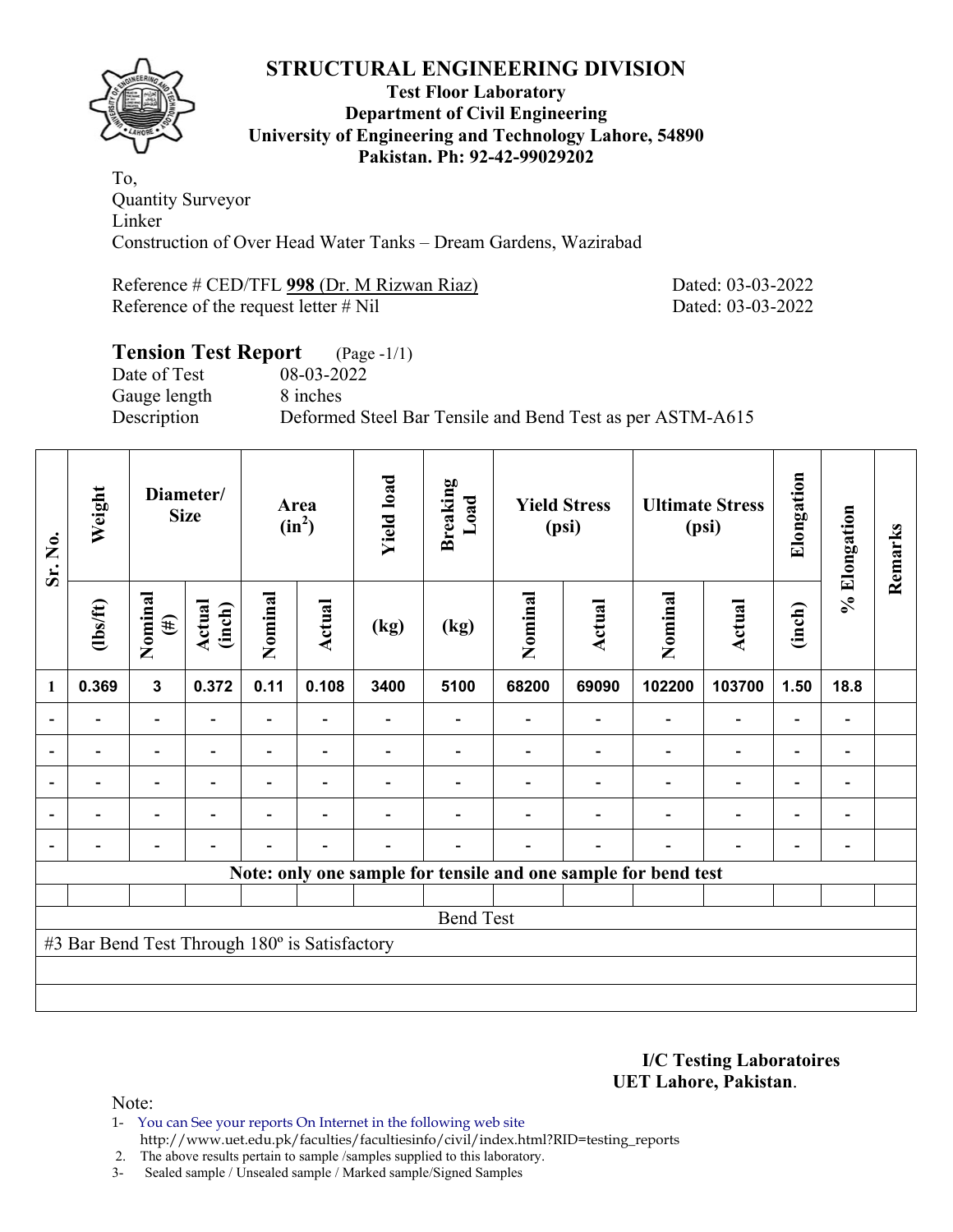

#### **Test Floor Laboratory Department of Civil Engineering University of Engineering and Technology Lahore, 54890 Pakistan. Ph: 92-42-99029202**

To, M/S Al-Fazal Hi-Tech Engineer Lahore (Atlas Power Plant Sheikhupura)

Reference # CED/TFL 1000 (Dr. Rizwan Riaz) Dated: 03-03-2022 Reference of the request letter # Nil Dated: 03-03-2022

# **Tension Test Report** (Page – 1/1)

| Date of Test | 08-03-2022                   |
|--------------|------------------------------|
| Description  | Steel Wire Rope Tensile Test |

| Sr. No.      | <b>Nominal</b><br><b>Diameter</b> | <b>Measured weight</b>          | <b>Breaking Load</b> | Remarks / Coil No. |
|--------------|-----------------------------------|---------------------------------|----------------------|--------------------|
|              | (mm)                              | (kg/m)                          | (kg)                 |                    |
| $\mathbf{1}$ | $\bf{8}$                          | 2.47                            | 3600                 |                    |
|              |                                   |                                 |                      |                    |
|              |                                   |                                 |                      |                    |
|              |                                   |                                 |                      |                    |
|              |                                   |                                 |                      |                    |
|              |                                   | <b>Only one sample for Test</b> |                      |                    |
|              |                                   |                                 |                      |                    |

**I/C Testing Laboratoires UET Lahore, Pakistan**.

- 1- You can See your reports On Internet in the following web site http://www.uet.edu.pk/faculties/facultiesinfo/civil/index.html?RID=testing\_reports
- 2. The above results pertain to sample /samples supplied to this laboratory.
- 3- Sealed sample / Unsealed sample / Marked sample/Signed Samples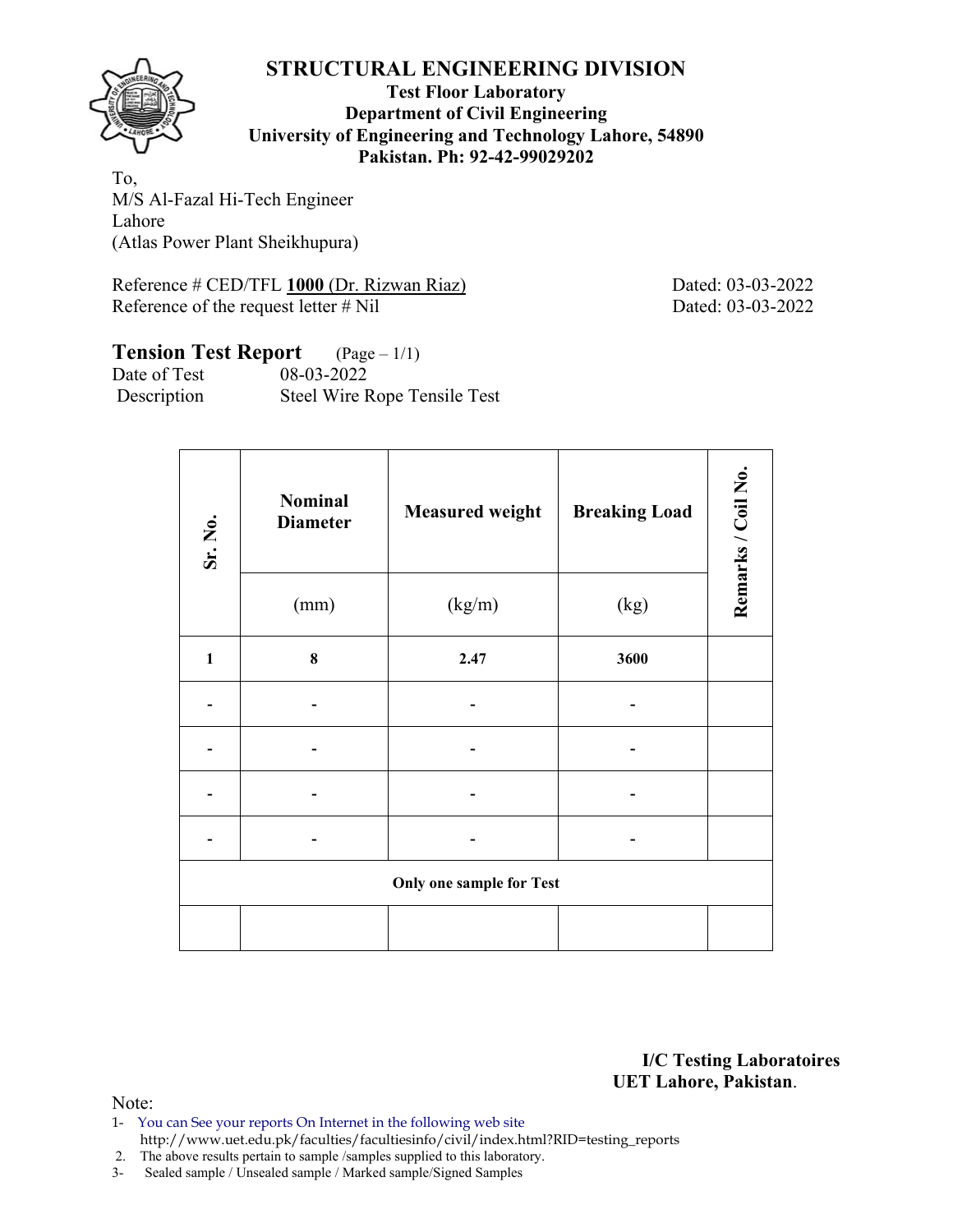

#### **Test Floor Laboratory Department of Civil Engineering University of Engineering and Technology Lahore, 54890 Pakistan. Ph: 92-42-99029202**

To, Resident Engineer NESPAK Disposal Sewerage Line Ansari Chowk (Manzoor Abad Shareefpur, Kachi sarai), District Multan

Reference # CED/TFL 1002 (Dr. M Rizwan Riaz) Dated: 03-03-2022 Reference of the request letter # 4027/01/IA/01/08 Dated: 07-02-2022

| <b>Tension Test Report</b> (Page -1/1)                                   |  |
|--------------------------------------------------------------------------|--|
| Date of Test<br>08-03-2022                                               |  |
| 8 inches<br>Gauge length                                                 |  |
| Description<br>Deformed Steel Bar Tensile and Bend Test as per ASTM-A615 |  |

| Sr. No.                  | Weight                   |                          | Diameter/<br><b>Size</b><br>(inch) |                              | Area<br>$(in^2)$         |                                                     | <b>Breaking</b><br>Load                                         |                          | <b>Yield Stress</b><br>(psi) |                          | <b>Ultimate Stress</b><br>(psi) | Elongation               | % Elongation             | Remarks |
|--------------------------|--------------------------|--------------------------|------------------------------------|------------------------------|--------------------------|-----------------------------------------------------|-----------------------------------------------------------------|--------------------------|------------------------------|--------------------------|---------------------------------|--------------------------|--------------------------|---------|
|                          | (lbs/ft)                 | Nominal                  | <b>Actual</b>                      | Nominal                      | Actual                   | (kg)                                                | (kg)                                                            | Nominal                  | <b>Actual</b>                | Nominal                  | <b>Actual</b>                   | (inch)                   |                          |         |
| 1                        | 0.374                    | 3/8                      | 0.374                              | 0.11                         | 0.110                    | 4200                                                | 5000                                                            | 84200                    | 84120                        | 100200                   | 100200                          | 1.00                     | 12.5                     |         |
| $\mathbf{2}$             | 0.394                    | 3/8                      | 0.384                              | 0.11                         | 0.116                    | 3900                                                | 4800                                                            | 78200                    | 74190                        | 96200                    | 91400                           | 1.10                     | 13.8                     |         |
|                          |                          |                          |                                    | $\overline{\phantom{0}}$     |                          |                                                     |                                                                 |                          |                              |                          | $\overline{\phantom{0}}$        | $\overline{\phantom{a}}$ | $\overline{\phantom{0}}$ |         |
|                          | $\overline{\phantom{0}}$ | $\overline{a}$           |                                    | $\qquad \qquad \blacksquare$ | $\overline{\phantom{a}}$ |                                                     | $\overline{\phantom{0}}$                                        | $\overline{\phantom{0}}$ | $\qquad \qquad \blacksquare$ | $\overline{\phantom{0}}$ | $\overline{\phantom{a}}$        | $\blacksquare$           | $\blacksquare$           |         |
|                          |                          | $\overline{\phantom{0}}$ |                                    | $\overline{\phantom{0}}$     | $\blacksquare$           |                                                     |                                                                 |                          |                              |                          | $\overline{\phantom{0}}$        | $\overline{\phantom{a}}$ | $\overline{\phantom{a}}$ |         |
| $\overline{\phantom{0}}$ |                          |                          |                                    |                              |                          |                                                     |                                                                 |                          |                              |                          |                                 | -                        |                          |         |
|                          |                          |                          |                                    |                              |                          |                                                     | Note: only two samples for tensile and one sample for bend test |                          |                              |                          |                                 |                          |                          |         |
|                          |                          |                          |                                    |                              |                          |                                                     |                                                                 |                          |                              |                          |                                 |                          |                          |         |
|                          |                          |                          |                                    |                              |                          |                                                     | <b>Bend Test</b>                                                |                          |                              |                          |                                 |                          |                          |         |
|                          |                          |                          |                                    |                              |                          | 3/8" Dia Bar Bend Test Through 180° is Satisfactory |                                                                 |                          |                              |                          |                                 |                          |                          |         |
|                          |                          |                          |                                    |                              |                          |                                                     |                                                                 |                          |                              |                          |                                 |                          |                          |         |
|                          |                          |                          |                                    |                              |                          |                                                     |                                                                 |                          |                              |                          |                                 |                          |                          |         |

**I/C Testing Laboratoires UET Lahore, Pakistan**.

- 1- You can See your reports On Internet in the following web site http://www.uet.edu.pk/faculties/facultiesinfo/civil/index.html?RID=testing\_reports
- 2. The above results pertain to sample /samples supplied to this laboratory.
- 3- Sealed sample / Unsealed sample / Marked sample/Signed Samples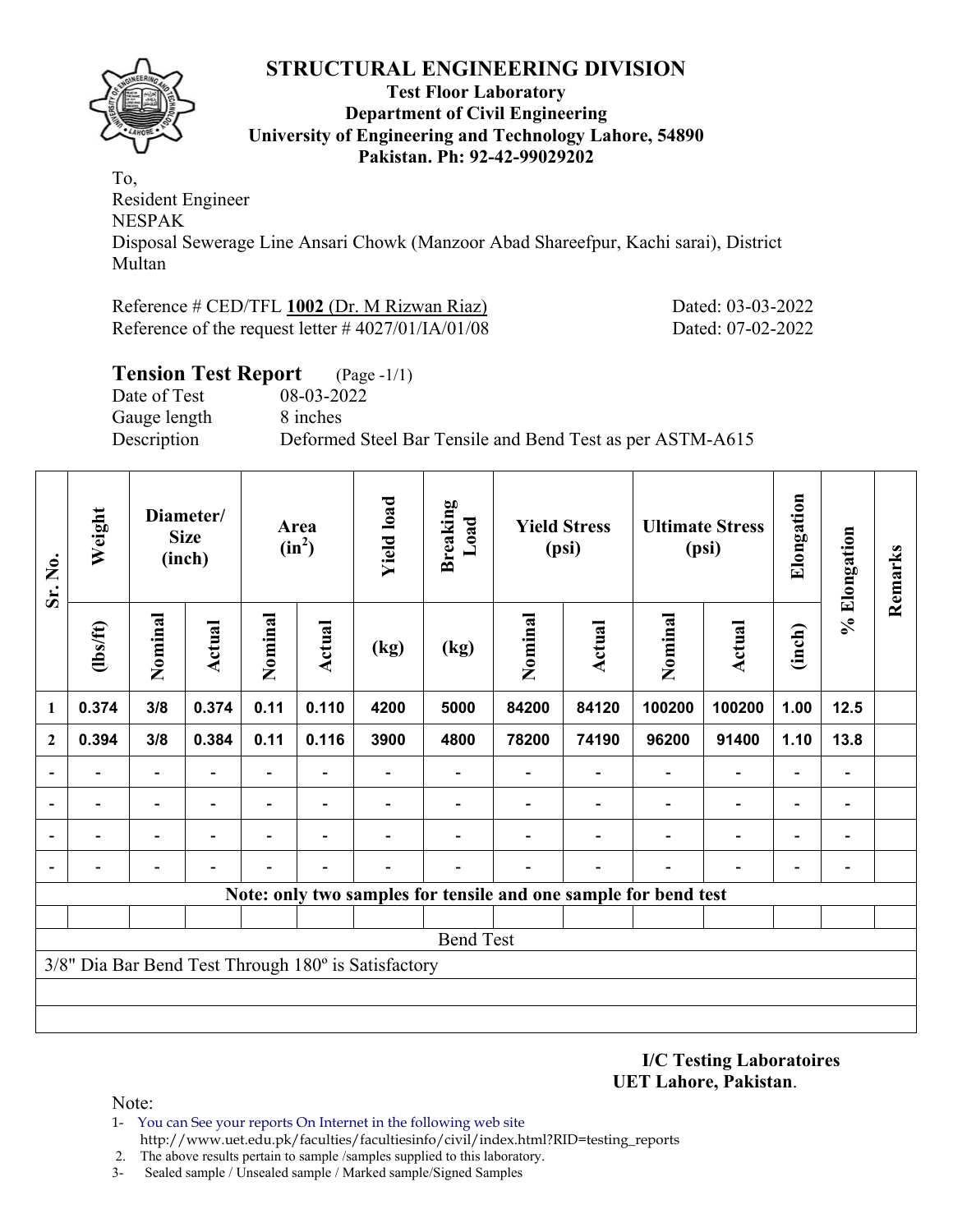**Test Floor Laboratory Department of Civil Engineering University of Engineering and Technology Lahore, 54890 Pakistan. Ph: 92-42-99029202** 

To, S.E (Civil)-II, WASO Pakistan Atomic Energy Commission D.G. Khan

Reference # CED/TFL 1004 (Dr. M Rizwan Riaz) Dated: 03-03-2022 Reference of the request letter # Misc. Work-2021 at DGK Dated: 23-02-2022

# **Tension Test Report** (Page -1/1)

Date of Test 08-03-2022 Gauge length 8 inches

Description Deformed Steel Bar Tensile and Bend Test as per ASTM-A615

| Sr. No.                  | Weight                                        |                          | Diameter/<br><b>Size</b> |                          | Area<br>$(in^2)$         |                          | <b>Breaking</b><br>Load |         | <b>Yield Stress</b><br>(psi) |                                                                 | <b>Ultimate Stress</b><br>(psi) | Elongation               | % Elongation                 | Remarks |
|--------------------------|-----------------------------------------------|--------------------------|--------------------------|--------------------------|--------------------------|--------------------------|-------------------------|---------|------------------------------|-----------------------------------------------------------------|---------------------------------|--------------------------|------------------------------|---------|
|                          | $\frac{2}{10}$                                | Nominal<br>$(\#)$        | Actual<br>(inch)         | Nominal                  | <b>Actual</b>            | (kg)                     | (kg)                    | Nominal | Actual                       | Nominal                                                         | <b>Actual</b>                   | (inch)                   |                              |         |
| $\mathbf{1}$             | 0.368                                         | $\overline{\mathbf{3}}$  | 0.371                    | 0.11                     | 0.108                    | 3900                     | 5100                    | 78200   | 79420                        | 102200                                                          | 103900                          | 1.10                     | 13.8                         |         |
| $\mathbf{2}$             | 0.371                                         | $\mathbf 3$              | 0.373                    | 0.11                     | 0.109                    | 3700                     | 4800                    | 74200   | 74710                        | 96200                                                           | 97000                           | 1.20                     | 15.0                         |         |
|                          |                                               | $\overline{\phantom{0}}$ |                          |                          |                          |                          |                         |         |                              |                                                                 | $\overline{\phantom{0}}$        | $\overline{\phantom{a}}$ |                              |         |
| $\overline{\phantom{a}}$ | $\overline{\phantom{0}}$                      | $\blacksquare$           | $\overline{\phantom{a}}$ | $\overline{\phantom{0}}$ | $\overline{\phantom{a}}$ | $\overline{\phantom{0}}$ |                         |         | $\overline{\phantom{a}}$     | $\overline{\phantom{a}}$                                        | $\overline{\phantom{a}}$        | $\overline{\phantom{a}}$ | $\overline{\phantom{a}}$     |         |
| $\overline{a}$           | -                                             | $\overline{\phantom{0}}$ | $\overline{\phantom{0}}$ | -                        | $\overline{\phantom{0}}$ |                          |                         |         |                              | ٠                                                               | $\overline{\phantom{0}}$        | $\overline{\phantom{0}}$ | $\qquad \qquad \blacksquare$ |         |
|                          | -                                             | Ξ.                       | $\overline{\phantom{0}}$ | $\overline{\phantom{0}}$ | $\overline{\phantom{a}}$ | $\overline{\phantom{0}}$ |                         |         | $\overline{\phantom{0}}$     | $\blacksquare$                                                  | $\blacksquare$                  | $\overline{\phantom{a}}$ | $\qquad \qquad \blacksquare$ |         |
|                          |                                               |                          |                          |                          |                          |                          |                         |         |                              | Note: only two samples for tensile and one sample for bend test |                                 |                          |                              |         |
|                          |                                               |                          |                          |                          |                          |                          |                         |         |                              |                                                                 |                                 |                          |                              |         |
|                          |                                               |                          |                          |                          |                          |                          | <b>Bend Test</b>        |         |                              |                                                                 |                                 |                          |                              |         |
|                          | #3 Bar Bend Test Through 180° is Satisfactory |                          |                          |                          |                          |                          |                         |         |                              |                                                                 |                                 |                          |                              |         |
|                          |                                               |                          |                          |                          |                          |                          |                         |         |                              |                                                                 |                                 |                          |                              |         |
|                          |                                               |                          |                          |                          |                          |                          |                         |         |                              |                                                                 |                                 |                          |                              |         |

**I/C Testing Laboratoires UET Lahore, Pakistan**.

Note:

1- You can See your reports On Internet in the following web site http://www.uet.edu.pk/faculties/facultiesinfo/civil/index.html?RID=testing\_reports

2. The above results pertain to sample /samples supplied to this laboratory.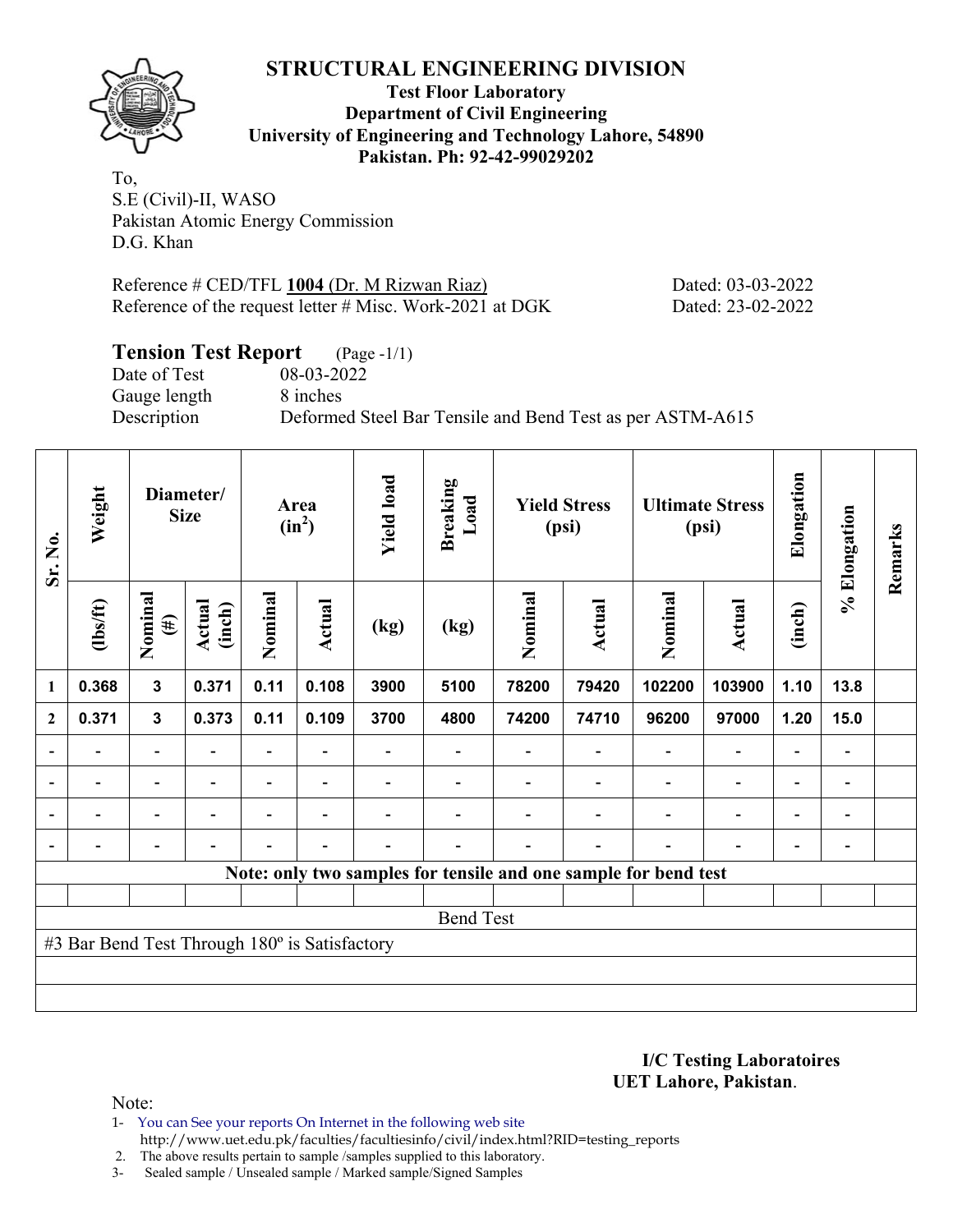

#### **Test Floor Laboratory Department of Civil Engineering University of Engineering and Technology Lahore, 54890 Pakistan. Ph: 92-42-99029202**

To, M/S Alliance Engineers & Contractors Lahore (Construction of Commercial Building at Plot # 184 Block-S Quid-e-Azam Industrial Estate (Kot Lakh Pat), Lahore

Reference # CED/TFL 1005 (Dr. M Rizwan Riaz) Dated: 03-03-2022 Reference of the request letter # Nil Dated: 02-03-2022

# **Tension Test Report** (Page -1/1) Date of Test 08-03-2022 Gauge length 8 inches Description Deformed Steel Bar Tensile and Bend Test as per ASTM-A615

| Sr. No.        | Weight                                        |                          | Diameter/<br><b>Size</b> |                          | Area<br>$(in^2)$         |      | <b>Breaking</b><br>Load                                        |         | <b>Yield Stress</b><br>(psi) |         | <b>Ultimate Stress</b><br>(psi) | Elongation               | % Elongation             | Remarks |
|----------------|-----------------------------------------------|--------------------------|--------------------------|--------------------------|--------------------------|------|----------------------------------------------------------------|---------|------------------------------|---------|---------------------------------|--------------------------|--------------------------|---------|
|                | $\frac{2}{10}$                                | Nominal<br>$(\#)$        | Actual<br>(inch)         | Nominal                  | <b>Actual</b>            | (kg) | (kg)                                                           | Nominal | <b>Actual</b>                | Nominal | <b>Actual</b>                   | (inch)                   |                          |         |
| 1              | 0.376                                         | $\mathbf{3}$             | 0.375                    | 0.11                     | 0.111                    | 3800 | 4900                                                           | 76200   | 75690                        | 98200   | 97600                           | 1.30                     | 16.3                     |         |
| $\blacksquare$ |                                               | $\blacksquare$           |                          |                          |                          |      |                                                                |         |                              |         | $\overline{\phantom{0}}$        | $\overline{a}$           |                          |         |
| $\blacksquare$ |                                               | $\blacksquare$           |                          |                          |                          |      |                                                                |         |                              |         | $\overline{\phantom{0}}$        | $\overline{a}$           |                          |         |
| ٠              |                                               | $\overline{\phantom{0}}$ |                          | $\overline{a}$           |                          |      |                                                                |         |                              |         | $\overline{\phantom{0}}$        | $\overline{a}$           |                          |         |
|                |                                               | $\overline{\phantom{0}}$ | $\blacksquare$           | $\overline{\phantom{0}}$ | $\overline{\phantom{0}}$ |      |                                                                |         |                              |         | $\overline{\phantom{0}}$        | $\overline{\phantom{0}}$ | $\overline{\phantom{0}}$ |         |
| $\overline{a}$ |                                               | $\overline{\phantom{0}}$ |                          |                          |                          |      |                                                                |         |                              |         |                                 | $\overline{\phantom{0}}$ |                          |         |
|                |                                               |                          |                          |                          |                          |      | Note: only one sample for tensile and one sample for bend test |         |                              |         |                                 |                          |                          |         |
|                |                                               |                          |                          |                          |                          |      |                                                                |         |                              |         |                                 |                          |                          |         |
|                |                                               |                          |                          |                          |                          |      | <b>Bend Test</b>                                               |         |                              |         |                                 |                          |                          |         |
|                | #3 Bar Bend Test Through 180° is Satisfactory |                          |                          |                          |                          |      |                                                                |         |                              |         |                                 |                          |                          |         |
|                |                                               |                          |                          |                          |                          |      |                                                                |         |                              |         |                                 |                          |                          |         |
|                |                                               |                          |                          |                          |                          |      |                                                                |         |                              |         |                                 |                          |                          |         |

**I/C Testing Laboratoires UET Lahore, Pakistan**.

- 1- You can See your reports On Internet in the following web site http://www.uet.edu.pk/faculties/facultiesinfo/civil/index.html?RID=testing\_reports
- 2. The above results pertain to sample /samples supplied to this laboratory.
- 3- Sealed sample / Unsealed sample / Marked sample/Signed Samples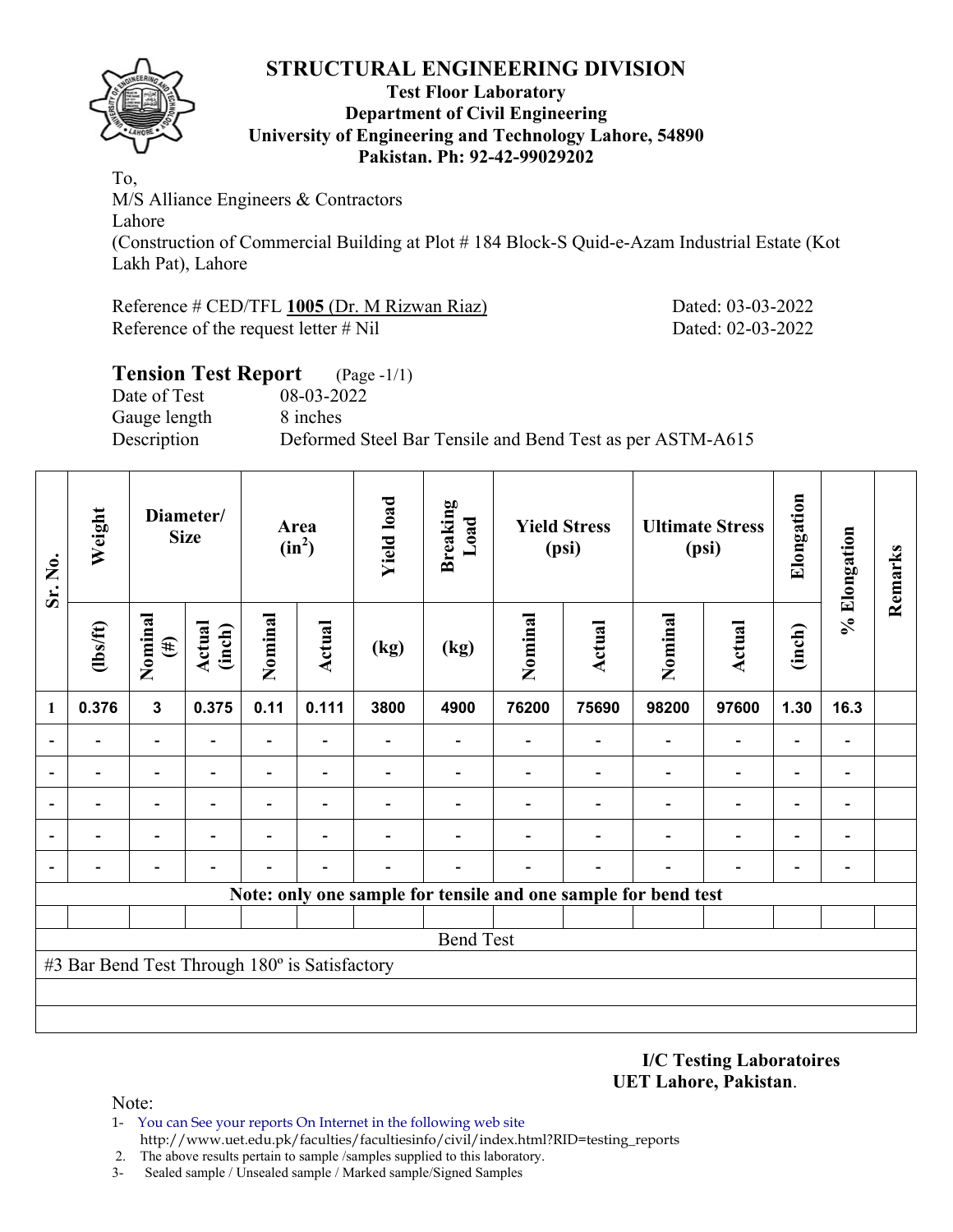

#### **Test Floor Laboratory Department of Civil Engineering University of Engineering and Technology Lahore, 54890 Pakistan. Ph: 92-42-99029202**

To, Chief Resident Engineer MM Pakistan (Pvt) Ltd Kachhi Canal Project – Construction of Main Canal and Distribution System (Earth Work, Structures and Lining of Main Canal & Distributaries)

Reference # CED/TFL 1006 (Dr. M Rizwan Riaz) Dated: 04-03-2022 Reference of the request letter # KCB/RE-6B(2R)/32 Dated: 02-03-2022

| <b>Tension Test Report</b> (Page -1/1) |                                                           |
|----------------------------------------|-----------------------------------------------------------|
| Date of Test                           | 08-03-2022                                                |
| Gauge length                           | 8 inches                                                  |
| Description                            | Deformed Steel Bar Tensile and Bend Test as per ASTM-A615 |
|                                        |                                                           |

| Sr. No.          | Weight                                                |                          | Diameter/<br>size |         | Area<br>$(in^2)$         | <b>Yield load</b> | <b>Breaking</b><br>Load |         | <b>Yield Stress</b><br>(psi)                                      |                          | <b>Ultimate Stress</b><br>(psi) | Elongation               | % Elongation             | Remarks     |
|------------------|-------------------------------------------------------|--------------------------|-------------------|---------|--------------------------|-------------------|-------------------------|---------|-------------------------------------------------------------------|--------------------------|---------------------------------|--------------------------|--------------------------|-------------|
|                  | (1bs/ft)                                              | Nominal<br>$(\#)$        | Actual<br>(inch)  | Nominal | <b>Actual</b>            | (kg)              | (kg)                    | Nominal | <b>Actual</b>                                                     | Nominal                  | <b>Actual</b>                   | (inch)                   |                          |             |
| 1                | 0.361                                                 | $\mathbf{3}$             | 0.368             | 0.11    | 0.106                    | 3100              | 4900                    | 62200   | 64410                                                             | 98200                    | 101800                          | 1.40                     | 17.5                     |             |
| $\boldsymbol{2}$ | 0.358                                                 | $\mathbf 3$              | 0.366             | 0.11    | 0.105                    | 3100              | 4800                    | 62200   | 64950                                                             | 96200                    | 100600                          | 1.30                     | 16.3                     | Nomee Steel |
| 3                | 4.246                                                 | 10                       | 1.261             | 1.27    | 1.248                    | 41000             | 53600                   | 71200   | 72400                                                             | 93100                    | 94700                           | 1.20                     | 15.0                     |             |
| 4                | 4.241                                                 | 10                       | 1.260             | 1.27    | 1.247                    | 41000             | 54000                   | 71200   | 72500                                                             | 93800                    | 95500                           | 1.20                     | 15.0                     |             |
|                  | $\overline{\phantom{0}}$                              | $\overline{\phantom{a}}$ |                   | ۰       | $\blacksquare$           |                   | ۰                       |         | $\blacksquare$                                                    | $\overline{\phantom{a}}$ | $\overline{a}$                  | $\overline{\phantom{a}}$ | $\blacksquare$           |             |
|                  | $\overline{\phantom{0}}$                              | $\overline{\phantom{a}}$ |                   | Ξ.      | $\overline{\phantom{a}}$ |                   |                         |         | $\overline{\phantom{0}}$                                          | $\overline{\phantom{0}}$ | $\qquad \qquad \blacksquare$    | $\overline{a}$           | $\overline{\phantom{0}}$ |             |
|                  |                                                       |                          |                   |         |                          |                   |                         |         | Note: only four samples for tensile and two samples for bend test |                          |                                 |                          |                          |             |
|                  |                                                       |                          |                   |         |                          |                   |                         |         |                                                                   |                          |                                 |                          |                          |             |
|                  |                                                       |                          |                   |         |                          |                   | <b>Bend Test</b>        |         |                                                                   |                          |                                 |                          |                          |             |
|                  | #3 Bar Bend Test Through 180° is Satisfactory         |                          |                   |         |                          |                   |                         |         |                                                                   |                          |                                 |                          |                          |             |
|                  | #10 Bar Bend Test Through $180^\circ$ is Satisfactory |                          |                   |         |                          |                   |                         |         |                                                                   |                          |                                 |                          |                          |             |
|                  |                                                       |                          |                   |         |                          |                   |                         |         |                                                                   |                          |                                 |                          |                          |             |

**I/C Testing Laboratoires UET Lahore, Pakistan**.

- 1- You can See your reports On Internet in the following web site http://www.uet.edu.pk/faculties/facultiesinfo/civil/index.html?RID=testing\_reports
- 2. The above results pertain to sample /samples supplied to this laboratory.
- 3- Sealed sample / Unsealed sample / Marked sample/Signed Samples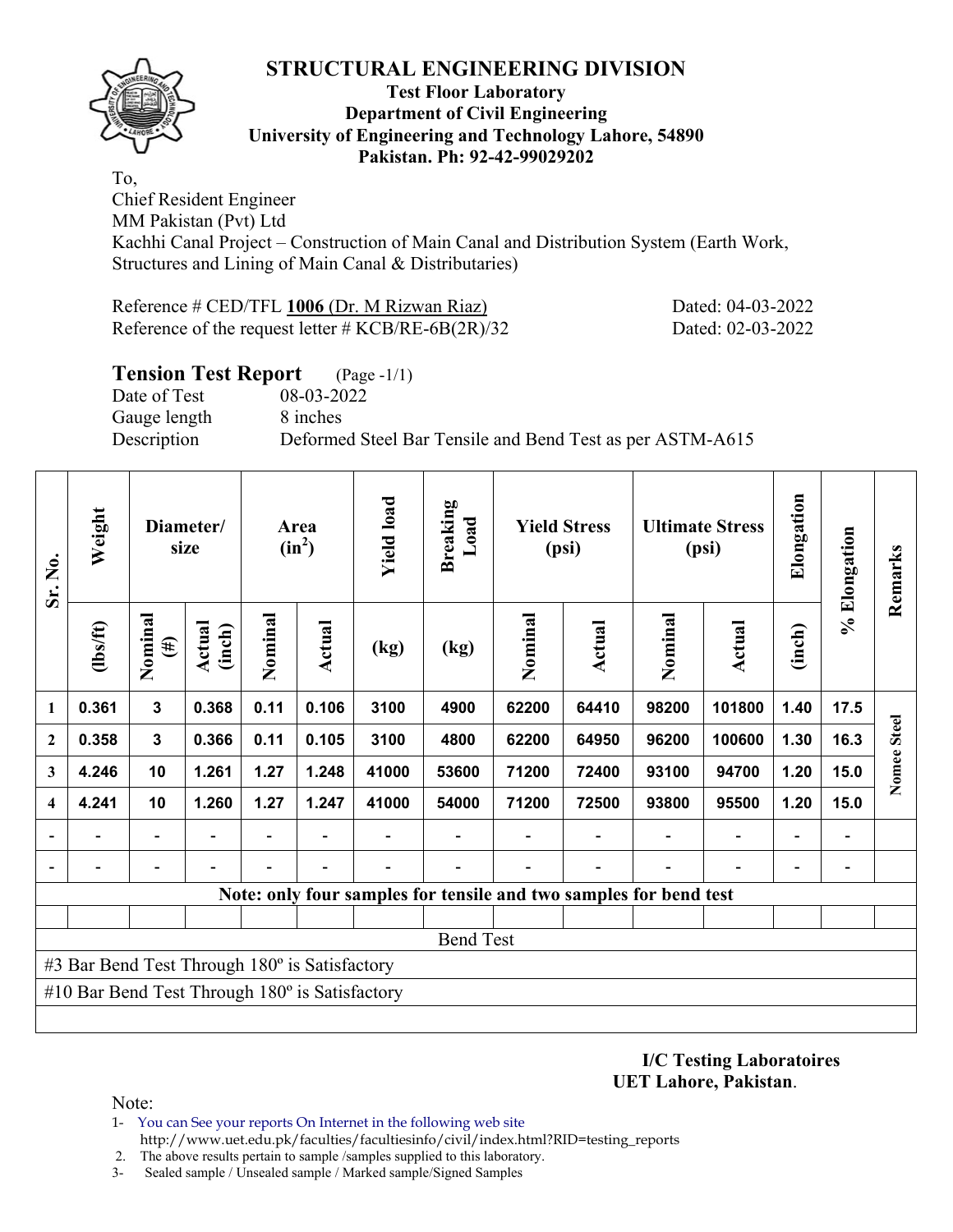

#### **Test Floor Laboratory Department of Civil Engineering University of Engineering and Technology Lahore, 54890 Pakistan. Ph: 92-42-99029202**

To, Sub Divisional Officer Buildings Sub Division Assembly, Lahore (Construction of Driver Shed & Fire Fighting System (Group No. 06) Extension of Punjab Assembly Building Lahore)

Reference # CED/TFL **1008** (Dr. M Rizwan Riaz) Dated: 04-03-2022 Reference of the request letter # 135 Dated: 22-02-2022

|                          |          |              | <b>Tension Test Report</b>         |                |                  | $(Page - 1/1)$    |                  |         |                              |                                                                |                                 |                          |              |         |
|--------------------------|----------|--------------|------------------------------------|----------------|------------------|-------------------|------------------|---------|------------------------------|----------------------------------------------------------------|---------------------------------|--------------------------|--------------|---------|
|                          |          | Date of Test |                                    |                | 08-03-2022       |                   |                  |         |                              |                                                                |                                 |                          |              |         |
|                          |          | Gauge length |                                    |                | 8 inches         |                   |                  |         |                              |                                                                |                                 |                          |              |         |
|                          |          | Description  |                                    |                |                  |                   |                  |         |                              | Deformed Steel Bar Tensile and Bend Test as per ASTM-A615      |                                 |                          |              |         |
| Sr. No.                  | Weight   |              | Diameter/<br><b>Size</b><br>(inch) |                | Area<br>$(in^2)$ | <b>Yield load</b> | Breaking<br>Load |         | <b>Yield Stress</b><br>(psi) |                                                                | <b>Ultimate Stress</b><br>(psi) | Elongation               | % Elongation | Remarks |
|                          | (lbs/ft) | Nominal      | Actual                             | Nominal        | <b>Actual</b>    | (kg)              | (kg)             | Nominal | Actual                       | Nominal                                                        | <b>Actual</b>                   | (inch)                   |              |         |
| $\mathbf{1}$             | 0.373    | 3/8          | 0.374                              | 0.11           | 0.110            | 3200              | 4600             | 64200   | 64320                        | 92200                                                          | 92500                           | 1.40                     | 17.5         |         |
| $\overline{\phantom{a}}$ |          |              |                                    |                |                  |                   |                  |         |                              |                                                                |                                 |                          |              |         |
| $\overline{\phantom{0}}$ |          |              |                                    |                |                  |                   |                  |         |                              |                                                                |                                 | $\blacksquare$           |              |         |
| $\blacksquare$           |          |              |                                    | $\overline{a}$ |                  |                   |                  |         |                              |                                                                |                                 | $\overline{\phantom{0}}$ |              |         |
|                          |          |              |                                    |                |                  |                   |                  |         |                              |                                                                |                                 |                          |              |         |
|                          |          |              |                                    |                |                  |                   |                  |         |                              |                                                                |                                 |                          |              |         |
|                          |          |              |                                    |                |                  |                   |                  |         |                              | Note: only one sample for tensile and one sample for bend test |                                 |                          |              |         |
|                          |          |              |                                    |                |                  |                   |                  |         |                              |                                                                |                                 |                          |              |         |
|                          |          |              |                                    |                |                  |                   | <b>Bend Test</b> |         |                              |                                                                |                                 |                          |              |         |

3/8" Dia Bar Bend Test Through 180º is Satisfactory

**I/C Testing Laboratoires UET Lahore, Pakistan**.

Note:

1- You can See your reports On Internet in the following web site http://www.uet.edu.pk/faculties/facultiesinfo/civil/index.html?RID=testing\_reports

2. The above results pertain to sample /samples supplied to this laboratory.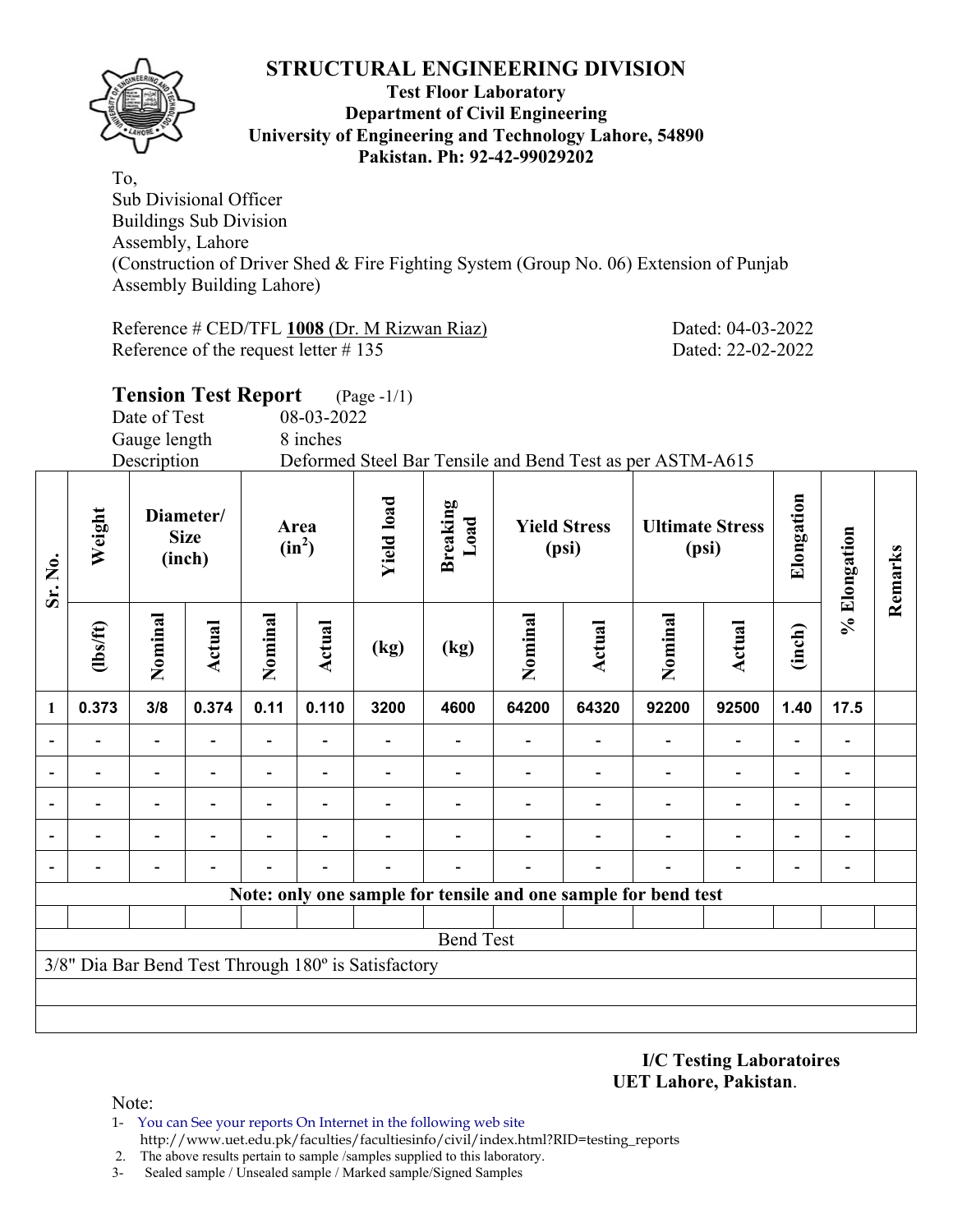

**Test Floor Laboratory Department of Civil Engineering University of Engineering and Technology Lahore, 54890 Pakistan. Ph: 92-42-99029202** 

To, Construction Manager Elite Engineering Pvt. Ltd. Sitara Height 3-Jay

Reference # CED/TFL 1009 (Dr. Rizwan Riaz) Dated: 04-03-2022 Reference of the request letter # Nil Dated: 04-03-2022

# **Tension Test Report** (Page – 1/1)<br>Date of Test 08-03-2022

Date of Test Description Steel Wire Rope Tensile Test

| Sr. No.      | <b>Nominal</b><br><b>Diameter</b> | <b>Measured weight</b>          | <b>Breaking Load</b> | Remarks / Coil No. |
|--------------|-----------------------------------|---------------------------------|----------------------|--------------------|
|              | (mm)                              | (kg/m)                          | (kg)                 |                    |
| $\mathbf{1}$ | 12                                | 2.97                            | 4500                 |                    |
|              |                                   |                                 |                      |                    |
|              |                                   |                                 |                      |                    |
|              |                                   |                                 |                      |                    |
|              |                                   |                                 |                      |                    |
|              |                                   | <b>Only one sample for Test</b> |                      |                    |
|              |                                   |                                 |                      |                    |

**I/C Testing Laboratoires UET Lahore, Pakistan**.

- 1- You can See your reports On Internet in the following web site http://www.uet.edu.pk/faculties/facultiesinfo/civil/index.html?RID=testing\_reports
- 2. The above results pertain to sample /samples supplied to this laboratory.
- 3- Sealed sample / Unsealed sample / Marked sample/Signed Samples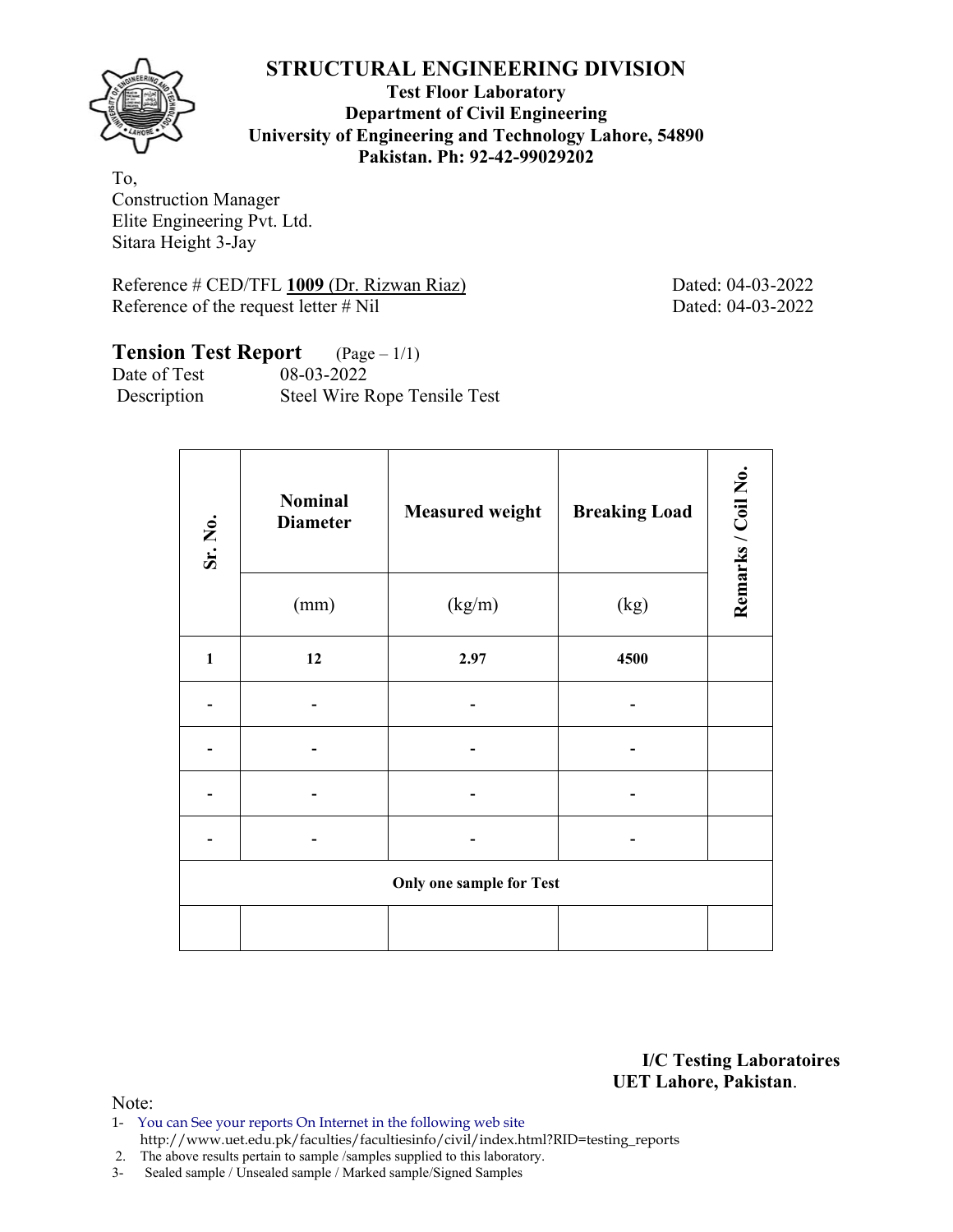

#### **Test Floor Laboratory Department of Civil Engineering University of Engineering and Technology Lahore, 54890 Pakistan. Ph: 92-42-99029202**

To, M/S Projex Lahore (Engro Enfrashare – Site ID: EC1-LHR-05435, EC1-LHR-05612)

Reference # CED/TFL 1010 (Dr. M Rizwan Riaz) Dated: 03-03-2022 Reference of the request letter # PCP/Eng-02-A Dated: 16-02-2022

# **Tension Test Report** (Page -1/1)

Date of Test 08-03-2022 Gauge length 8 inches

Description Deformed Steel Bar Tensile and Bend Test as per ASTM-A615

| Sr. No.                  | Weight                   |                          | Diameter/<br><b>Size</b><br>(mm) |                          | Area<br>$(in^2)$         |                          | <b>Breaking</b><br>Load                |                          | <b>Yield Stress</b><br>(psi) |                          | <b>Ultimate Stress</b><br>(psi) | Elongation               | % Elongation                 | Remarks |
|--------------------------|--------------------------|--------------------------|----------------------------------|--------------------------|--------------------------|--------------------------|----------------------------------------|--------------------------|------------------------------|--------------------------|---------------------------------|--------------------------|------------------------------|---------|
|                          | $\frac{2}{10}$           | Nominal                  | Actual                           | Nominal                  | Actual                   | (kg)                     | (kg)                                   | Nominal                  | Actual                       | Nominal                  | Actual                          | (inch)                   |                              |         |
| $\mathbf{1}$             | 0.382                    | 10                       | 9.61                             | 0.12                     | 0.112                    | 5200                     | 5900                                   | 95533                    | 101960                       | 108393                   | 115700                          | 0.80                     | 10.0                         |         |
| $\overline{\phantom{a}}$ | $\overline{\phantom{0}}$ | $\overline{\phantom{a}}$ |                                  | $\overline{\phantom{0}}$ | $\overline{\phantom{0}}$ | $\overline{\phantom{0}}$ | $\overline{\phantom{0}}$               |                          | $\blacksquare$               | $\blacksquare$           | $\qquad \qquad \blacksquare$    | $\overline{\phantom{a}}$ | $\qquad \qquad \blacksquare$ |         |
|                          | $\overline{\phantom{0}}$ | $\overline{\phantom{a}}$ |                                  | $\overline{\phantom{0}}$ | $\overline{\phantom{a}}$ | $\overline{\phantom{0}}$ | $\overline{\phantom{0}}$               | $\overline{\phantom{0}}$ | $\overline{\phantom{0}}$     | $\overline{\phantom{0}}$ | $\overline{\phantom{0}}$        | $\overline{\phantom{a}}$ | $\overline{\phantom{0}}$     |         |
|                          | $\overline{\phantom{0}}$ | $\overline{\phantom{0}}$ |                                  | $\overline{\phantom{0}}$ | $\overline{\phantom{a}}$ | $\overline{\phantom{0}}$ |                                        |                          | $\overline{\phantom{0}}$     | $\overline{\phantom{0}}$ | $\qquad \qquad \blacksquare$    | $\overline{a}$           | $\qquad \qquad \blacksquare$ |         |
|                          | $\overline{\phantom{0}}$ | $\overline{\phantom{0}}$ |                                  | $\overline{\phantom{0}}$ | ٠                        | $\overline{\phantom{0}}$ |                                        |                          | $\overline{\phantom{0}}$     | ٠                        | $\qquad \qquad \blacksquare$    | $\overline{\phantom{a}}$ | $\blacksquare$               |         |
| $\overline{\phantom{0}}$ | $\overline{\phantom{0}}$ | $\overline{\phantom{0}}$ |                                  | -                        | ٠                        |                          |                                        |                          |                              |                          | $\overline{\phantom{0}}$        | $\overline{\phantom{0}}$ | $\qquad \qquad \blacksquare$ |         |
|                          |                          |                          |                                  |                          |                          |                          | Note: only one sample for tensile test |                          |                              |                          |                                 |                          |                              |         |
|                          |                          |                          |                                  |                          |                          |                          |                                        |                          |                              |                          |                                 |                          |                              |         |
|                          |                          |                          |                                  |                          |                          |                          | <b>Bend Test</b>                       |                          |                              |                          |                                 |                          |                              |         |
|                          |                          |                          |                                  |                          |                          |                          |                                        |                          |                              |                          |                                 |                          |                              |         |
|                          |                          |                          |                                  |                          |                          |                          |                                        |                          |                              |                          |                                 |                          |                              |         |
|                          |                          |                          |                                  |                          |                          |                          |                                        |                          |                              |                          |                                 |                          |                              |         |

#### **I/C Testing Laboratoires UET Lahore, Pakistan**.

Note:

1- You can See your reports On Internet in the following web site http://www.uet.edu.pk/faculties/facultiesinfo/civil/index.html?RID=testing\_reports

2. The above results pertain to sample /samples supplied to this laboratory.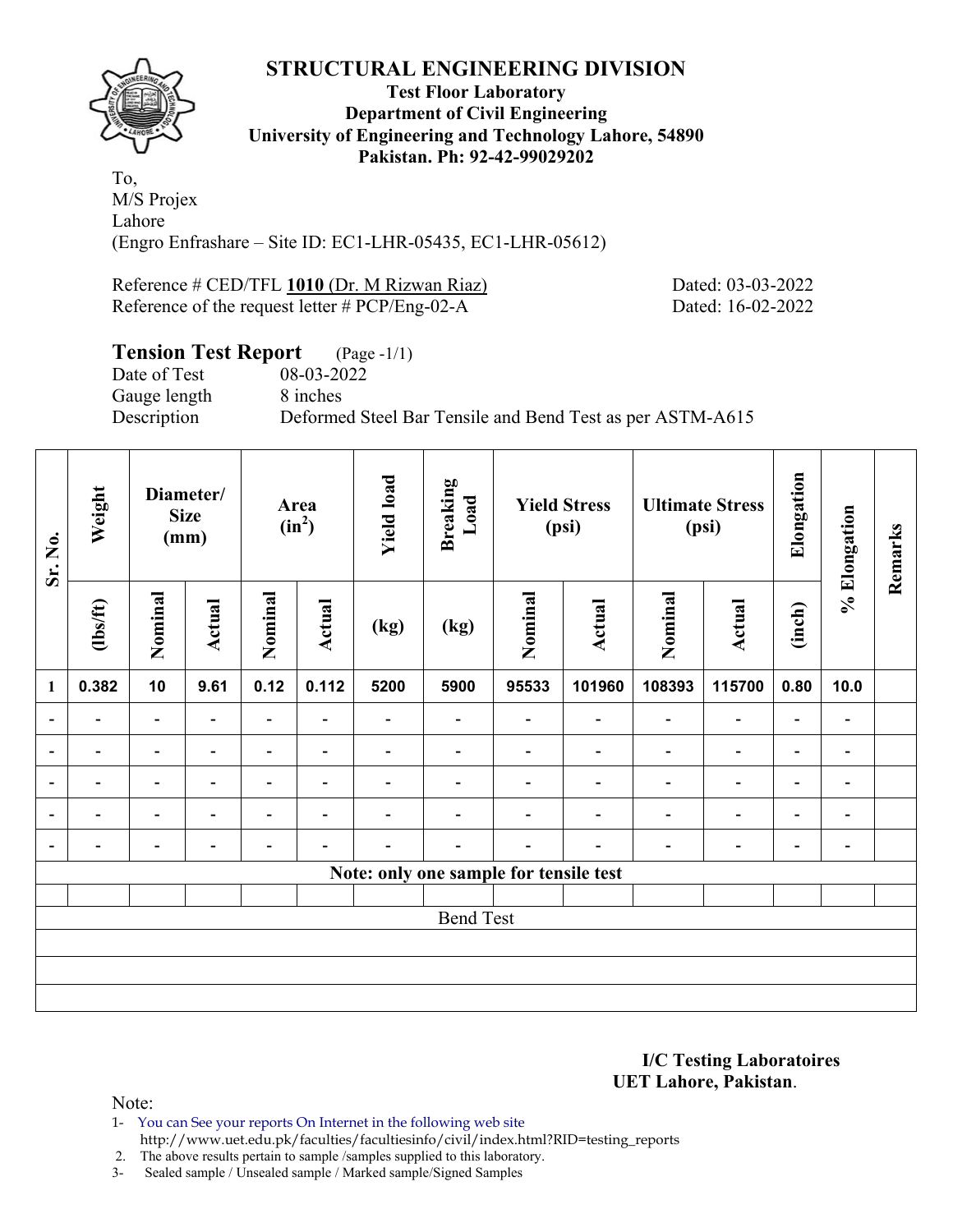

#### **Test Floor Laboratory Department of Civil Engineering University of Engineering and Technology Lahore, 54890 Pakistan. Ph: 92-42-99029202**

To, Dy. Director (Engg.) LDA, Lahore (Construction of Mosque in LDA Avenue-I Housing Scheme, Lahore)

Reference # CED/TFL 1011 (Dr. M Rizwan Riaz) Dated: 04-03-2022 Reference of the request letter # DD(Eng.)/LDA/496 Dated: 23-02-2022

# **Tension Test Report** (Page -1/1)

Date of Test 08-03-2022 Gauge length 8 inches

Description Deformed Steel Bar Tensile and Bend Test as per ASTM-A615

| Sr. No.          | Weight                   |                          | Diameter/<br><b>Size</b><br>(inch) |                          | Area<br>$(in^2)$ |                                                     | <b>Breaking</b><br>Load |         | <b>Yield Stress</b><br>(psi) |                                                                 | <b>Ultimate Stress</b><br>(psi) | Elongation               | % Elongation                 | Remarks         |
|------------------|--------------------------|--------------------------|------------------------------------|--------------------------|------------------|-----------------------------------------------------|-------------------------|---------|------------------------------|-----------------------------------------------------------------|---------------------------------|--------------------------|------------------------------|-----------------|
|                  | (1bs/ft)                 | Nominal                  | Actual                             | Nominal                  | <b>Actual</b>    | (kg)                                                | (kg)                    | Nominal | <b>Actual</b>                | Nominal                                                         | <b>Actual</b>                   | (inch)                   |                              |                 |
| $\mathbf{1}$     | 0.370                    | 3/8                      | 0.372                              | 0.11                     | 0.109            | 3400                                                | 5000                    | 68200   | 68930                        | 100200                                                          | 101400                          | 1.60                     | 20.0                         |                 |
| $\boldsymbol{2}$ | 0.370                    | 3/8                      | 0.372                              | 0.11                     | 0.109            | 3500                                                | 5000                    | 70200   | 70980                        | 100200                                                          | 101400                          | 1.50                     | 18.8                         | Kamran<br>Steel |
|                  |                          |                          |                                    |                          |                  |                                                     |                         |         |                              |                                                                 | $\overline{\phantom{0}}$        | $\overline{\phantom{0}}$ |                              |                 |
|                  | $\overline{\phantom{0}}$ | $\overline{\phantom{a}}$ |                                    | $\blacksquare$           | $\blacksquare$   |                                                     |                         |         |                              | $\blacksquare$                                                  | $\overline{\phantom{a}}$        | $\blacksquare$           | $\qquad \qquad \blacksquare$ |                 |
|                  | $\overline{\phantom{0}}$ | $\overline{\phantom{0}}$ |                                    |                          | $\blacksquare$   |                                                     |                         |         |                              | $\overline{\phantom{0}}$                                        | $\overline{\phantom{0}}$        | $\overline{\phantom{0}}$ | $\blacksquare$               |                 |
|                  | $\overline{\phantom{0}}$ | $\overline{\phantom{a}}$ | $\overline{\phantom{0}}$           | $\overline{\phantom{0}}$ | $\blacksquare$   |                                                     |                         |         | $\overline{\phantom{0}}$     | $\overline{\phantom{0}}$                                        | $\overline{\phantom{a}}$        | $\overline{\phantom{a}}$ | $\overline{\phantom{a}}$     |                 |
|                  |                          |                          |                                    |                          |                  |                                                     |                         |         |                              | Note: only two samples for tensile and one sample for bend test |                                 |                          |                              |                 |
|                  |                          |                          |                                    |                          |                  |                                                     |                         |         |                              |                                                                 |                                 |                          |                              |                 |
|                  |                          |                          |                                    |                          |                  |                                                     | <b>Bend Test</b>        |         |                              |                                                                 |                                 |                          |                              |                 |
|                  |                          |                          |                                    |                          |                  | 3/8" Dia Bar Bend Test Through 180° is Satisfactory |                         |         |                              |                                                                 |                                 |                          |                              |                 |
|                  |                          |                          |                                    |                          |                  |                                                     |                         |         |                              |                                                                 |                                 |                          |                              |                 |
|                  |                          |                          |                                    |                          |                  |                                                     |                         |         |                              |                                                                 |                                 |                          |                              |                 |

**I/C Testing Laboratoires UET Lahore, Pakistan**.

Note:

1- You can See your reports On Internet in the following web site http://www.uet.edu.pk/faculties/facultiesinfo/civil/index.html?RID=testing\_reports

2. The above results pertain to sample /samples supplied to this laboratory.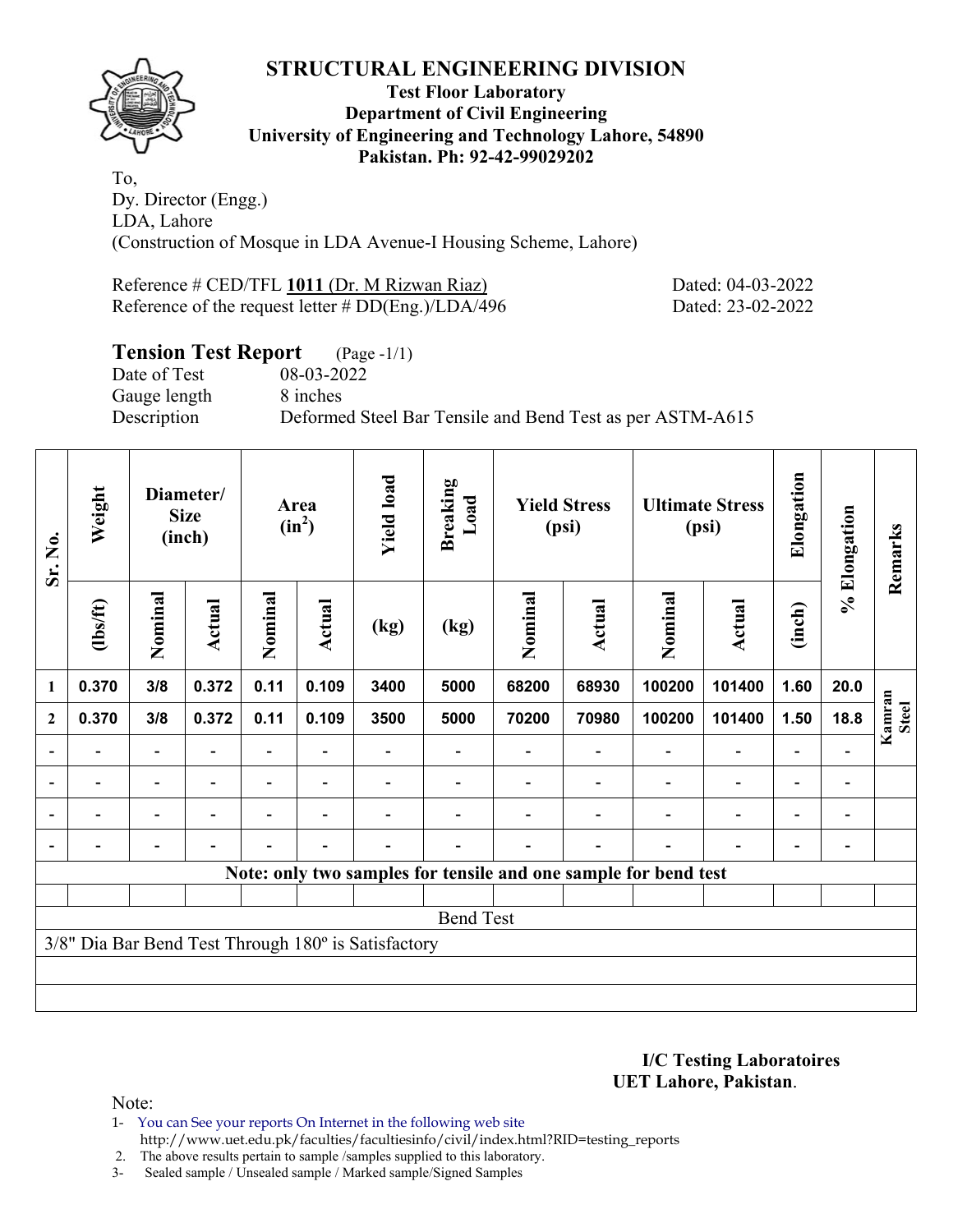

#### **Test Floor Laboratory Department of Civil Engineering University of Engineering and Technology Lahore, 54890 Pakistan. Ph: 92-42-99029202**

To, Resident Engineer Ess-I-AAR Consultant Rehabilitation/ Improvement of Sewerage System Jhang Phase-I

Reference # CED/TFL 1012 (Dr. M Rizwan Riaz) Dated: 04-03-2022 Reference of the request letter # 1208 Dated: 27-12-2021

# **Tension Test Report** (Page -1/1) Date of Test 08-03-2022 Gauge length 8 inches Description Deformed Steel Bar Tensile and Bend Test as per ASTM-A615

| Sr. No.                  | Weight         |                          | Diameter/<br><b>Size</b><br>(inch) |         | Area<br>$(in^2)$         | <b>Yield load</b>                                   | <b>Breaking</b><br>Load                                         |         | <b>Yield Stress</b><br>(psi) |         | <b>Ultimate Stress</b><br>(psi) | Elongation               | % Elongation                 | Remarks |
|--------------------------|----------------|--------------------------|------------------------------------|---------|--------------------------|-----------------------------------------------------|-----------------------------------------------------------------|---------|------------------------------|---------|---------------------------------|--------------------------|------------------------------|---------|
|                          | $\frac{2}{10}$ | Nominal                  | Actual                             | Nominal | Actual                   | (kg)                                                | (kg)                                                            | Nominal | Actual                       | Nominal | <b>Actual</b>                   | (inch)                   |                              |         |
| $\mathbf{1}$             | 0.366          | 3/8                      | 0.370                              | 0.11    | 0.107                    | 3900                                                | 4900                                                            | 78200   | 79970                        | 98200   | 100500                          | 1.10                     | 13.8                         |         |
| $\mathbf{2}$             | 0.367          | 3/8                      | 0.371                              | 0.11    | 0.108                    | 3900                                                | 4900                                                            | 78200   | 79730                        | 98200   | 100200                          | 1.10                     | 13.8                         |         |
| $\overline{\phantom{0}}$ |                |                          |                                    |         |                          |                                                     |                                                                 |         |                              |         |                                 |                          |                              |         |
| $\overline{\phantom{a}}$ |                | $\overline{\phantom{a}}$ |                                    |         | $\overline{\phantom{0}}$ |                                                     |                                                                 |         |                              |         | $\overline{a}$                  | $\overline{\phantom{0}}$ | $\qquad \qquad \blacksquare$ |         |
| $\blacksquare$           | $\blacksquare$ | $\overline{\phantom{0}}$ |                                    |         | $\blacksquare$           |                                                     |                                                                 |         |                              |         | $\overline{\phantom{0}}$        | $\overline{\phantom{0}}$ |                              |         |
|                          |                |                          |                                    |         | $\overline{\phantom{0}}$ |                                                     |                                                                 |         |                              |         | $\overline{\phantom{0}}$        | $\overline{\phantom{0}}$ |                              |         |
|                          |                |                          |                                    |         |                          |                                                     | Note: only two samples for tensile and one sample for bend test |         |                              |         |                                 |                          |                              |         |
|                          |                |                          |                                    |         |                          |                                                     |                                                                 |         |                              |         |                                 |                          |                              |         |
|                          |                |                          |                                    |         |                          |                                                     | <b>Bend Test</b>                                                |         |                              |         |                                 |                          |                              |         |
|                          |                |                          |                                    |         |                          | 3/8" Dia Bar Bend Test Through 180° is Satisfactory |                                                                 |         |                              |         |                                 |                          |                              |         |
|                          |                |                          |                                    |         |                          |                                                     |                                                                 |         |                              |         |                                 |                          |                              |         |
|                          |                |                          |                                    |         |                          |                                                     |                                                                 |         |                              |         |                                 |                          |                              |         |

**I/C Testing Laboratoires UET Lahore, Pakistan**.

Note:

1- You can See your reports On Internet in the following web site http://www.uet.edu.pk/faculties/facultiesinfo/civil/index.html?RID=testing\_reports

2. The above results pertain to sample /samples supplied to this laboratory.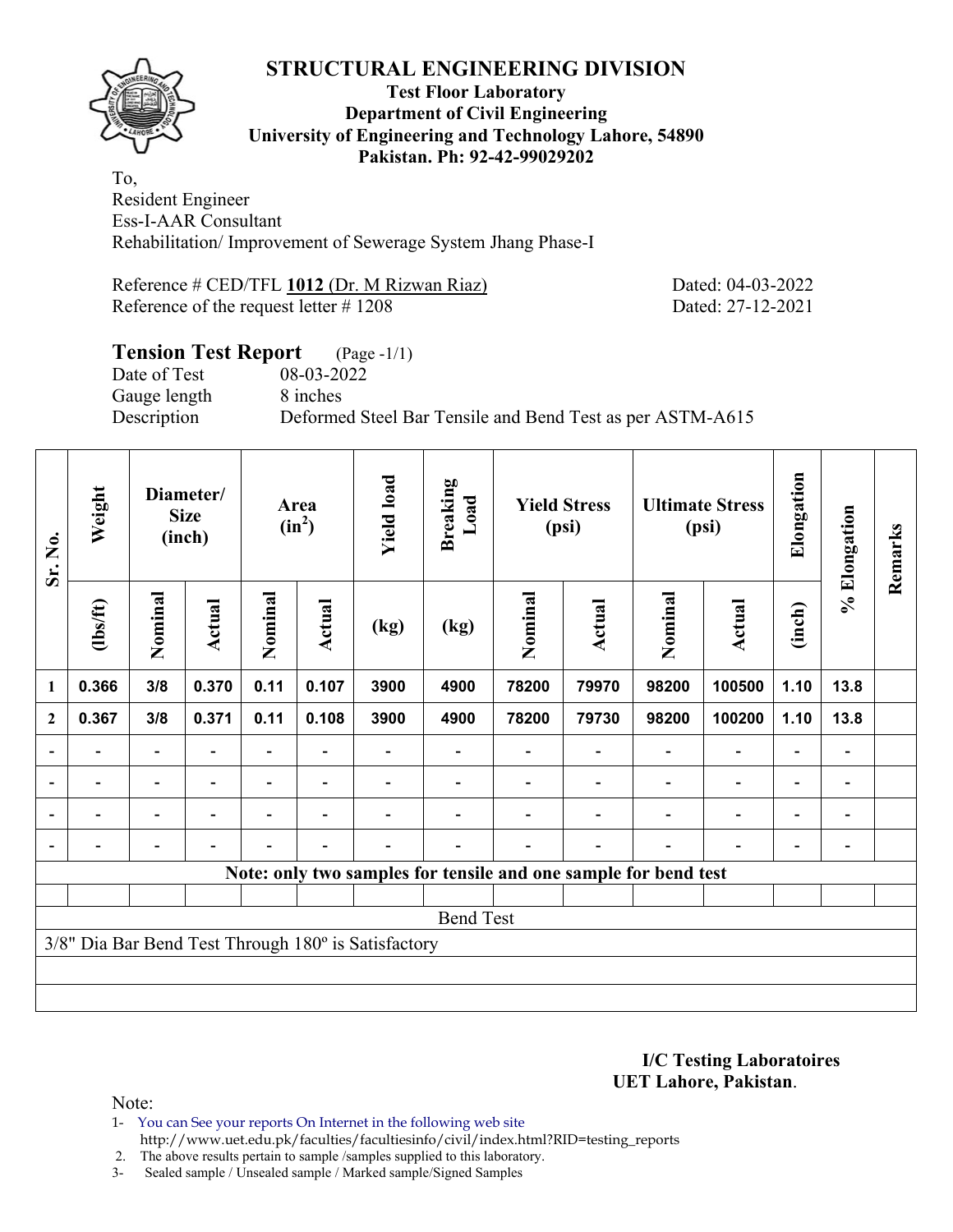

#### **Test Floor Laboratory Department of Civil Engineering University of Engineering and Technology Lahore, 54890 Pakistan. Ph: 92-42-99029202**

To, Divisional Forest Officer Sialkot Forest Division Sialkot (Construction of Residential Building of The Divisional Forest Officer Sialkot)

Reference # CED/TFL 1013 (Dr. M Rizwan Riaz) Dated: 04-03-2022 Reference of the request letter # 135/AC Dated: 17-02-2022

| <b>Tension Test Report</b> (Page -1/1) |                                                           |
|----------------------------------------|-----------------------------------------------------------|
| Date of Test                           | 08-03-2022                                                |
| Gauge length                           | 8 inches                                                  |
| Description                            | Deformed Steel Bar Tensile and Bend Test as per ASTM-A615 |

| Sr. No. | Weight         |                                                                                                              | Diameter/<br><b>Size</b><br>(inch) |                | Area<br>$(in^2)$         | <b>Yield load</b>                                   | <b>Breaking</b><br>Load |                                                                | <b>Yield Stress</b><br>(psi) |                          | <b>Ultimate Stress</b><br>(psi) | Elongation               | % Elongation                 | Remarks |
|---------|----------------|--------------------------------------------------------------------------------------------------------------|------------------------------------|----------------|--------------------------|-----------------------------------------------------|-------------------------|----------------------------------------------------------------|------------------------------|--------------------------|---------------------------------|--------------------------|------------------------------|---------|
|         | $lbsft$        | Nominal                                                                                                      | <b>Actual</b>                      | Nominal        | <b>Actual</b>            | (kg)                                                | (kg)                    | Nominal                                                        | <b>Actual</b>                | Nominal                  | <b>Actual</b>                   | (inch)                   |                              |         |
| 1       | 0.368          | 3/8                                                                                                          | 0.371                              | 0.11           | 0.108                    | 3000                                                | 4600                    | 60200                                                          | 61180                        | 92200                    | 93900                           | 1.50                     | 18.8                         |         |
|         | ۰              | $\overline{\phantom{0}}$<br>$\overline{\phantom{0}}$<br>$\overline{\phantom{0}}$<br>$\overline{\phantom{0}}$ |                                    |                | $\blacksquare$           |                                                     |                         |                                                                |                              | $\overline{\phantom{0}}$ | $\overline{\phantom{0}}$        | $\overline{\phantom{a}}$ |                              |         |
|         | $\blacksquare$ |                                                                                                              |                                    |                | $\blacksquare$           |                                                     |                         |                                                                |                              | $\blacksquare$           | $\overline{\phantom{a}}$        | Ξ.                       | $\qquad \qquad \blacksquare$ |         |
|         |                |                                                                                                              |                                    | $\blacksquare$ | $\overline{\phantom{0}}$ |                                                     |                         |                                                                |                              |                          | $\overline{\phantom{0}}$        | Ξ.                       | $\overline{a}$               |         |
|         |                |                                                                                                              |                                    |                |                          |                                                     |                         |                                                                |                              |                          | -                               | $\overline{\phantom{0}}$ | $\overline{\phantom{0}}$     |         |
|         |                |                                                                                                              |                                    |                |                          |                                                     |                         |                                                                |                              |                          | -                               | -                        | $\overline{a}$               |         |
|         |                |                                                                                                              |                                    |                |                          |                                                     |                         | Note: only one sample for tensile and one sample for bend test |                              |                          |                                 |                          |                              |         |
|         |                |                                                                                                              |                                    |                |                          |                                                     |                         |                                                                |                              |                          |                                 |                          |                              |         |
|         |                |                                                                                                              |                                    |                |                          |                                                     | <b>Bend Test</b>        |                                                                |                              |                          |                                 |                          |                              |         |
|         |                |                                                                                                              |                                    |                |                          | 3/8" Dia Bar Bend Test Through 180° is Satisfactory |                         |                                                                |                              |                          |                                 |                          |                              |         |
|         |                |                                                                                                              |                                    |                |                          |                                                     |                         |                                                                |                              |                          |                                 |                          |                              |         |
|         |                |                                                                                                              |                                    |                |                          |                                                     |                         |                                                                |                              |                          |                                 |                          |                              |         |

**I/C Testing Laboratoires UET Lahore, Pakistan**.

- 1- You can See your reports On Internet in the following web site http://www.uet.edu.pk/faculties/facultiesinfo/civil/index.html?RID=testing\_reports
- 2. The above results pertain to sample /samples supplied to this laboratory.
- 3- Sealed sample / Unsealed sample / Marked sample/Signed Samples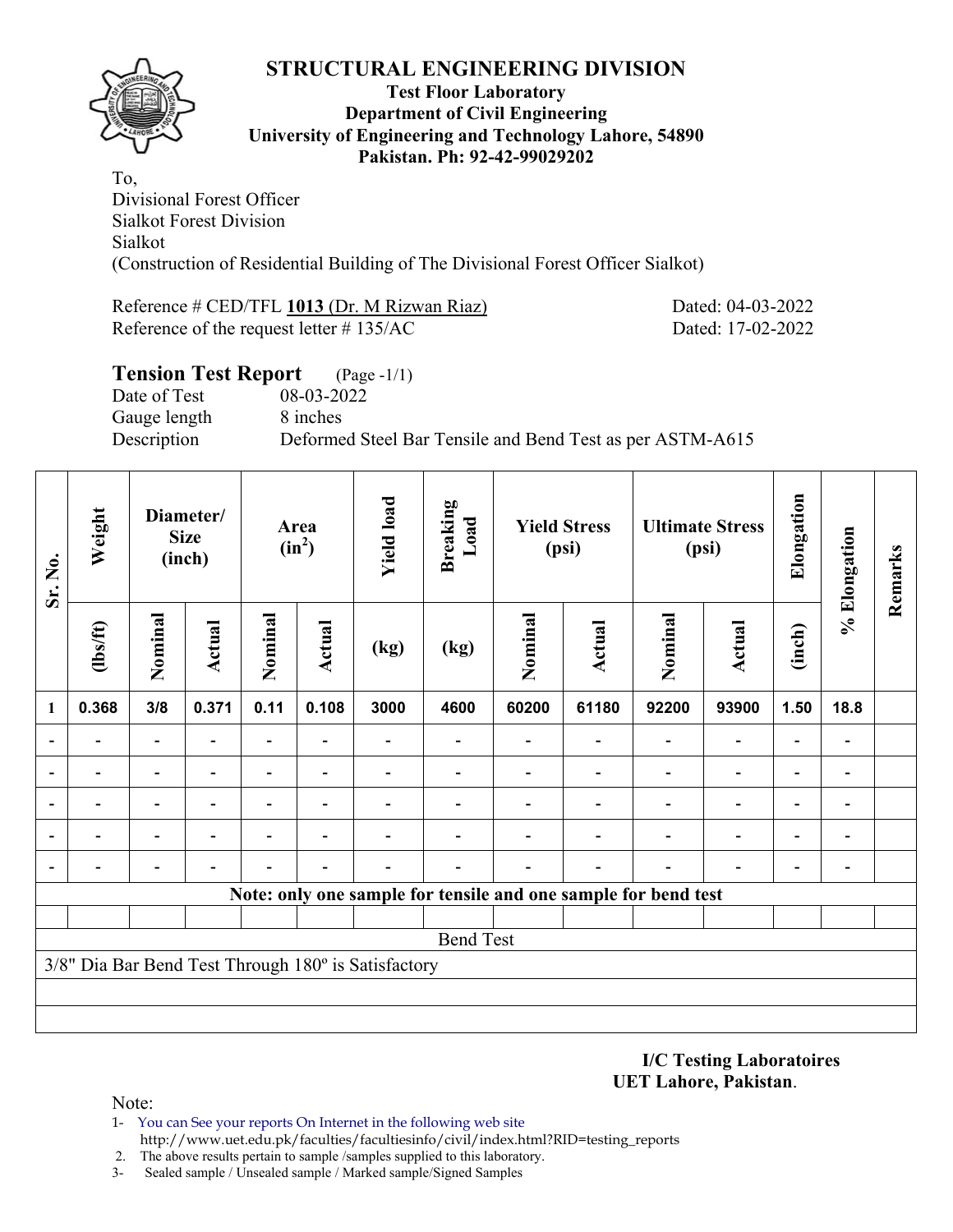**Test Floor Laboratory Department of Civil Engineering University of Engineering and Technology Lahore, 54890 Pakistan. Ph: 92-42-99029202** 

To, Chief Resident Engineer Trimmu Panjnad Barrages Consultants Trimmu Panjnad Barrages Improvement Project (TPBIP)

Reference # CED/TFL 1014 (Dr. M Rizwan Riaz) Dated: 04-03-2022 Reference of the request letter # TPBC/CRE/2022/TECH/1768 Dated: 02-03-2022

# **Tension Test Report** (Page -1/1)

Date of Test 08-03-2022 Gauge length 8 inches

Description Deformed Steel Bar Tensile and Bend Test as per ASTM-A615

| Sr. No.        | Weight                                        |                                                          | Diameter/<br>size        |                | Area<br>$(in^2)$         | <b>Yield load</b> | <b>Breaking</b><br>Load |         | <b>Yield Stress</b><br>(psi) |                                                                 | <b>Ultimate Stress</b><br>(psi) | Elongation               | % Elongation   | Remarks |
|----------------|-----------------------------------------------|----------------------------------------------------------|--------------------------|----------------|--------------------------|-------------------|-------------------------|---------|------------------------------|-----------------------------------------------------------------|---------------------------------|--------------------------|----------------|---------|
|                | $\frac{2}{10}$                                | Nominal<br>$(\#)$                                        | Actual<br>(inch)         | Nominal        | Actual                   | (kg)              | (kg)                    | Nominal | Actual                       | Nominal                                                         | Actual                          | (inch)                   |                |         |
| 1              | 0.381                                         | 3                                                        | 0.377                    | 0.11           | 0.112                    | 3800              | 4900                    | 76200   | 74850                        | 98200                                                           | 96600                           | 1.10                     | 13.8           |         |
| $\mathbf{2}$   | 0.382                                         | 0.378<br>0.112<br>$\mathbf{3}$<br>0.11<br>$\overline{a}$ |                          |                |                          | 4000              | 4900                    | 80200   | 78490                        | 98200                                                           | 96200                           | 1.20                     | 15.0           |         |
|                |                                               |                                                          |                          |                |                          |                   |                         |         |                              |                                                                 | $\overline{a}$                  | -                        |                |         |
| $\blacksquare$ | Ξ.                                            | $\overline{\phantom{a}}$                                 | $\overline{\phantom{a}}$ | Ξ.             | $\overline{\phantom{a}}$ |                   |                         |         | $\overline{\phantom{a}}$     | $\blacksquare$                                                  | $\overline{\phantom{a}}$        | $\overline{\phantom{a}}$ | $\blacksquare$ |         |
|                | Ξ.                                            | $\overline{\phantom{0}}$                                 | ۰                        | $\blacksquare$ | $\blacksquare$           |                   |                         |         |                              | $\blacksquare$                                                  | $\overline{a}$                  | $\overline{\phantom{a}}$ | $\blacksquare$ |         |
| $\blacksquare$ |                                               | $\overline{\phantom{0}}$                                 | $\blacksquare$           | $\blacksquare$ | $\blacksquare$           |                   |                         |         | $\overline{\phantom{0}}$     | $\overline{\phantom{0}}$                                        | $\overline{a}$                  | $\overline{\phantom{0}}$ |                |         |
|                |                                               |                                                          |                          |                |                          |                   |                         |         |                              | Note: only two samples for tensile and one sample for bend test |                                 |                          |                |         |
|                |                                               |                                                          |                          |                |                          |                   |                         |         |                              |                                                                 |                                 |                          |                |         |
|                | <b>Bend Test</b>                              |                                                          |                          |                |                          |                   |                         |         |                              |                                                                 |                                 |                          |                |         |
|                | #3 Bar Bend Test Through 180° is Satisfactory |                                                          |                          |                |                          |                   |                         |         |                              |                                                                 |                                 |                          |                |         |
|                |                                               |                                                          |                          |                |                          |                   |                         |         |                              |                                                                 |                                 |                          |                |         |
|                |                                               |                                                          |                          |                |                          |                   |                         |         |                              |                                                                 |                                 |                          |                |         |

**I/C Testing Laboratoires UET Lahore, Pakistan**.

Note:

1- You can See your reports On Internet in the following web site http://www.uet.edu.pk/faculties/facultiesinfo/civil/index.html?RID=testing\_reports

2. The above results pertain to sample /samples supplied to this laboratory.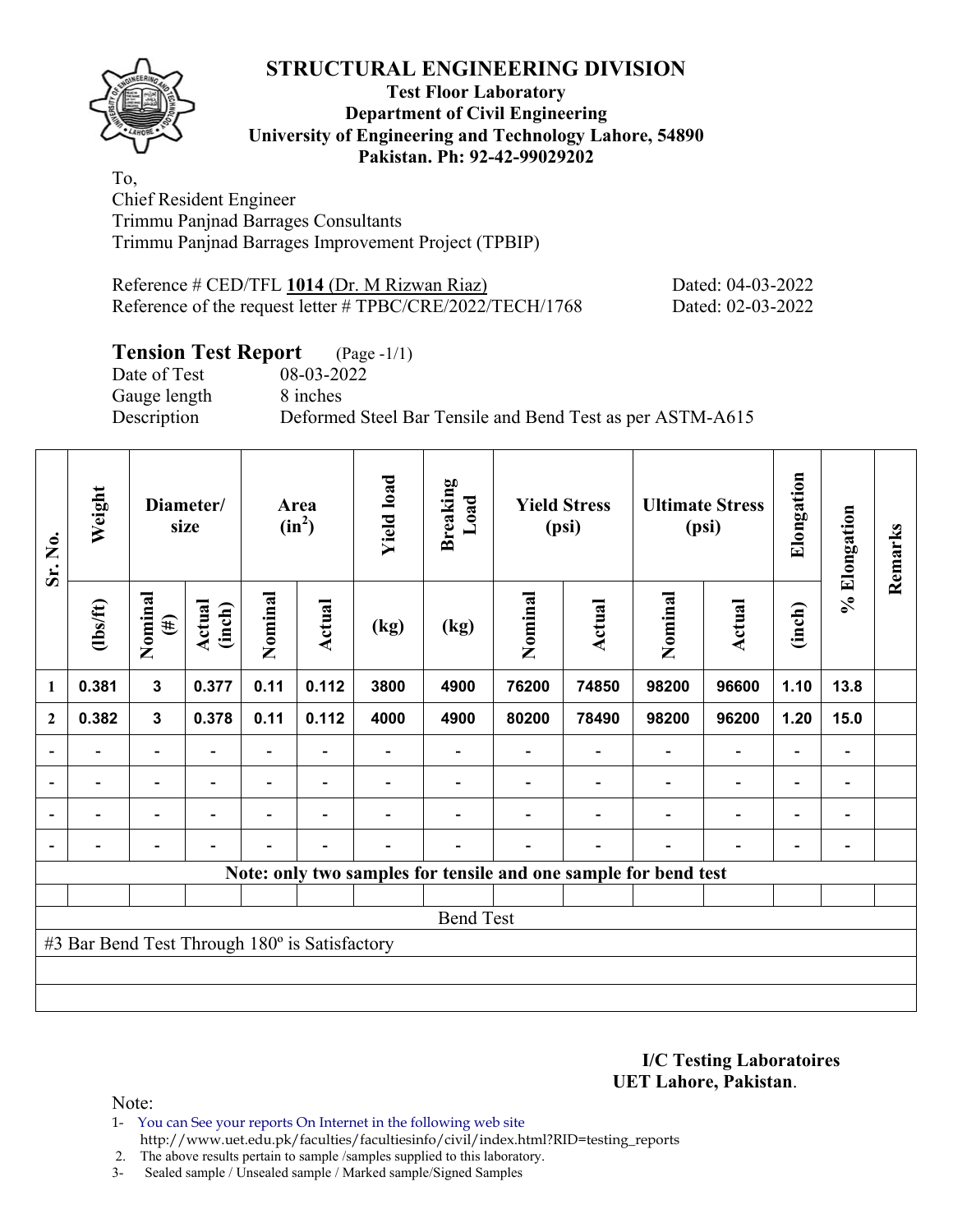

#### **Test Floor Laboratory Department of Civil Engineering University of Engineering and Technology Lahore, 54890 Pakistan. Ph: 92-42-99029202**

To, Director P&D King Edward Medical University Lahore (Reconstruction of Masjid Adjacent to Quaid-e-Azam Block at King Edward Medical University, Lahore) Reference # CED/TFL 1016 (Dr. M Rizwan Riaz) Dated: 07-03-2022 Reference of the request letter # P&D/KEMU 137-39 Dated: 02-03-2022

# **Tension Test Report** (Page -1/1)

Date of Test 08-03-2022 Gauge length 8 inches

Description Deformed Steel Bar Tensile and Bend Test as per ASTM-A615

| Sr. No.        | Weight                                        |                                                           | Diameter/<br><b>Size</b> |         | Area<br>$(in^2)$         | <b>Yield load</b> | <b>Breaking</b><br>Load |         | <b>Yield Stress</b><br>(psi) |                                                                | <b>Ultimate Stress</b><br>(psi) | Elongation | % Elongation | Remarks |
|----------------|-----------------------------------------------|-----------------------------------------------------------|--------------------------|---------|--------------------------|-------------------|-------------------------|---------|------------------------------|----------------------------------------------------------------|---------------------------------|------------|--------------|---------|
|                | $\frac{2}{10}$                                | Nominal<br>$(\#)$                                         | Actual<br>(inch)         | Nominal | Actual                   | (kg)              | (kg)                    | Nominal | Actual                       | Nominal                                                        | Actual                          | (inch)     |              |         |
| $\mathbf{1}$   | 0.380                                         | $\mathbf{3}$                                              | 0.377                    | 0.11    | 0.112                    | 3900              | 5100                    | 78200   | 77050                        | 102200                                                         | 100800                          | 1.20       | 15.0         |         |
| $\blacksquare$ |                                               | $\overline{\phantom{a}}$<br>$\overline{\phantom{0}}$<br>- |                          |         |                          |                   |                         |         |                              |                                                                |                                 |            | -            |         |
|                |                                               |                                                           |                          |         | $\overline{\phantom{0}}$ |                   |                         |         |                              |                                                                | $\blacksquare$                  | ۰          | -            |         |
|                |                                               |                                                           |                          |         |                          |                   |                         |         |                              |                                                                |                                 |            | -            |         |
| $\overline{a}$ |                                               | -                                                         |                          |         | $\blacksquare$           |                   |                         |         |                              |                                                                |                                 |            | -            |         |
| $\overline{a}$ |                                               |                                                           |                          |         |                          |                   |                         |         |                              |                                                                |                                 |            | -            |         |
|                |                                               |                                                           |                          |         |                          |                   |                         |         |                              | Note: only one sample for tensile and one sample for bend test |                                 |            |              |         |
|                |                                               |                                                           |                          |         |                          |                   |                         |         |                              |                                                                |                                 |            |              |         |
|                |                                               |                                                           |                          |         |                          |                   | <b>Bend Test</b>        |         |                              |                                                                |                                 |            |              |         |
|                | #3 Bar Bend Test Through 180° is Satisfactory |                                                           |                          |         |                          |                   |                         |         |                              |                                                                |                                 |            |              |         |
|                |                                               |                                                           |                          |         |                          |                   |                         |         |                              |                                                                |                                 |            |              |         |
|                |                                               |                                                           |                          |         |                          |                   |                         |         |                              |                                                                |                                 |            |              |         |

**I/C Testing Laboratoires UET Lahore, Pakistan**.

- 1- You can See your reports On Internet in the following web site http://www.uet.edu.pk/faculties/facultiesinfo/civil/index.html?RID=testing\_reports
- 2. The above results pertain to sample /samples supplied to this laboratory.
- 3- Sealed sample / Unsealed sample / Marked sample/Signed Samples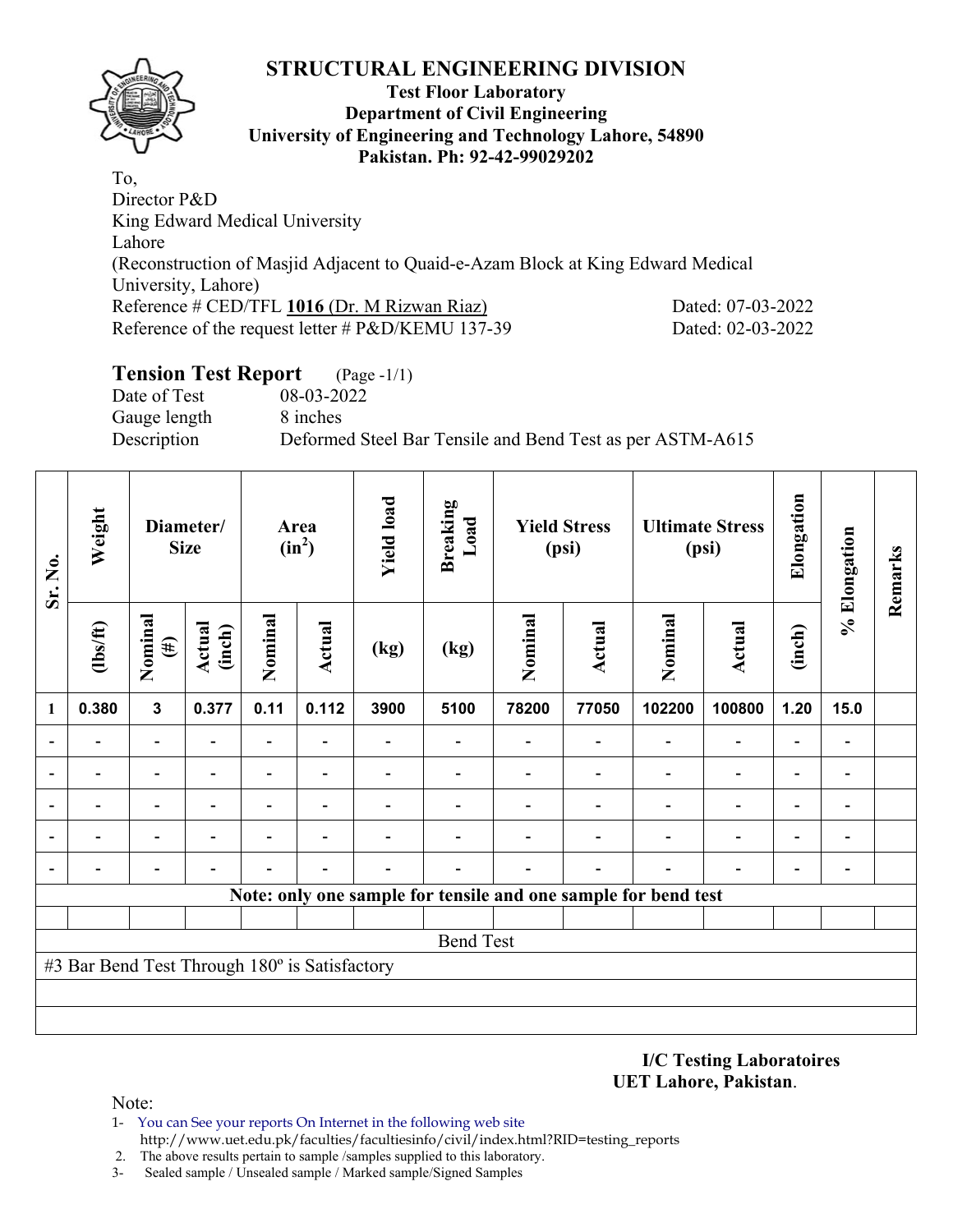

#### **Test Floor Laboratory Department of Civil Engineering University of Engineering and Technology Lahore, 54890 Pakistan. Ph: 92-42-99029202**

To, Engineer In Charge Jamia Al Mustafa Esna Ashriya Trust Construction of Madrassa Hostel Building Knowledge City Feruz Pur Road Lahore

| Reference # CED/TFL 1017 (Dr. M Rizwan Riaz)    |  |  |  |
|-------------------------------------------------|--|--|--|
| Reference of the request letter $\# JMT/Lab/10$ |  |  |  |

Dated: 07-03-2022 Dated: 04-03-2022

#### **Tension Test Report** (Page -1/1)<br>Date of Test 08-03-2022 Date of Test Gauge length 8 inches

Description Deformed Steel Bar Tensile and Bend Test as per ASTM-A615

| Sr. No.        | Weight                                        |                          | Diameter/<br><b>Size</b> |         | Area<br>$(in^2)$         | <b>Yield load</b> | <b>Breaking</b><br>Load |                                                                | <b>Yield Stress</b><br>(psi) |         | <b>Ultimate Stress</b><br>(psi) | Elongation               | % Elongation   | Remarks |
|----------------|-----------------------------------------------|--------------------------|--------------------------|---------|--------------------------|-------------------|-------------------------|----------------------------------------------------------------|------------------------------|---------|---------------------------------|--------------------------|----------------|---------|
|                | $\frac{2}{10}$                                | Nominal<br>$(\#)$        | Actual<br>(inch)         | Nominal | Actual                   | (kg)              | (kg)                    | Nominal                                                        | <b>Actual</b>                | Nominal | Actual                          | (inch)                   |                |         |
| 1              | 0.372                                         | $\mathbf{3}$             | 0.373                    | 0.11    | 0.109                    | 3300              | 4700                    | 66200                                                          | 66570                        | 94200   | 94900                           | 1.50                     | 18.8           |         |
|                |                                               | $\blacksquare$           |                          |         |                          |                   |                         |                                                                |                              |         |                                 |                          |                |         |
| $\blacksquare$ | $\overline{\phantom{0}}$                      |                          |                          |         | $\overline{\phantom{0}}$ |                   |                         |                                                                |                              |         | $\overline{\phantom{0}}$        | $\overline{\phantom{0}}$ | $\blacksquare$ |         |
| $\overline{a}$ |                                               | -                        |                          |         |                          |                   |                         |                                                                |                              |         | $\overline{\phantom{0}}$        | $\overline{\phantom{0}}$ | $\blacksquare$ |         |
|                | $\blacksquare$                                | $\overline{\phantom{0}}$ |                          |         | $\blacksquare$           |                   |                         |                                                                |                              |         | $\blacksquare$                  | $\blacksquare$           | $\blacksquare$ |         |
|                |                                               | $\blacksquare$           |                          |         | $\blacksquare$           |                   |                         |                                                                |                              |         |                                 |                          |                |         |
|                |                                               |                          |                          |         |                          |                   |                         | Note: only one sample for tensile and one sample for bend test |                              |         |                                 |                          |                |         |
|                |                                               |                          |                          |         |                          |                   |                         |                                                                |                              |         |                                 |                          |                |         |
|                |                                               |                          |                          |         |                          |                   | <b>Bend Test</b>        |                                                                |                              |         |                                 |                          |                |         |
|                | #3 Bar Bend Test Through 180° is Satisfactory |                          |                          |         |                          |                   |                         |                                                                |                              |         |                                 |                          |                |         |
|                |                                               |                          |                          |         |                          |                   |                         |                                                                |                              |         |                                 |                          |                |         |
|                |                                               |                          |                          |         |                          |                   |                         |                                                                |                              |         |                                 |                          |                |         |

**I/C Testing Laboratoires UET Lahore, Pakistan**.

Note:

1- You can See your reports On Internet in the following web site http://www.uet.edu.pk/faculties/facultiesinfo/civil/index.html?RID=testing\_reports

2. The above results pertain to sample /samples supplied to this laboratory.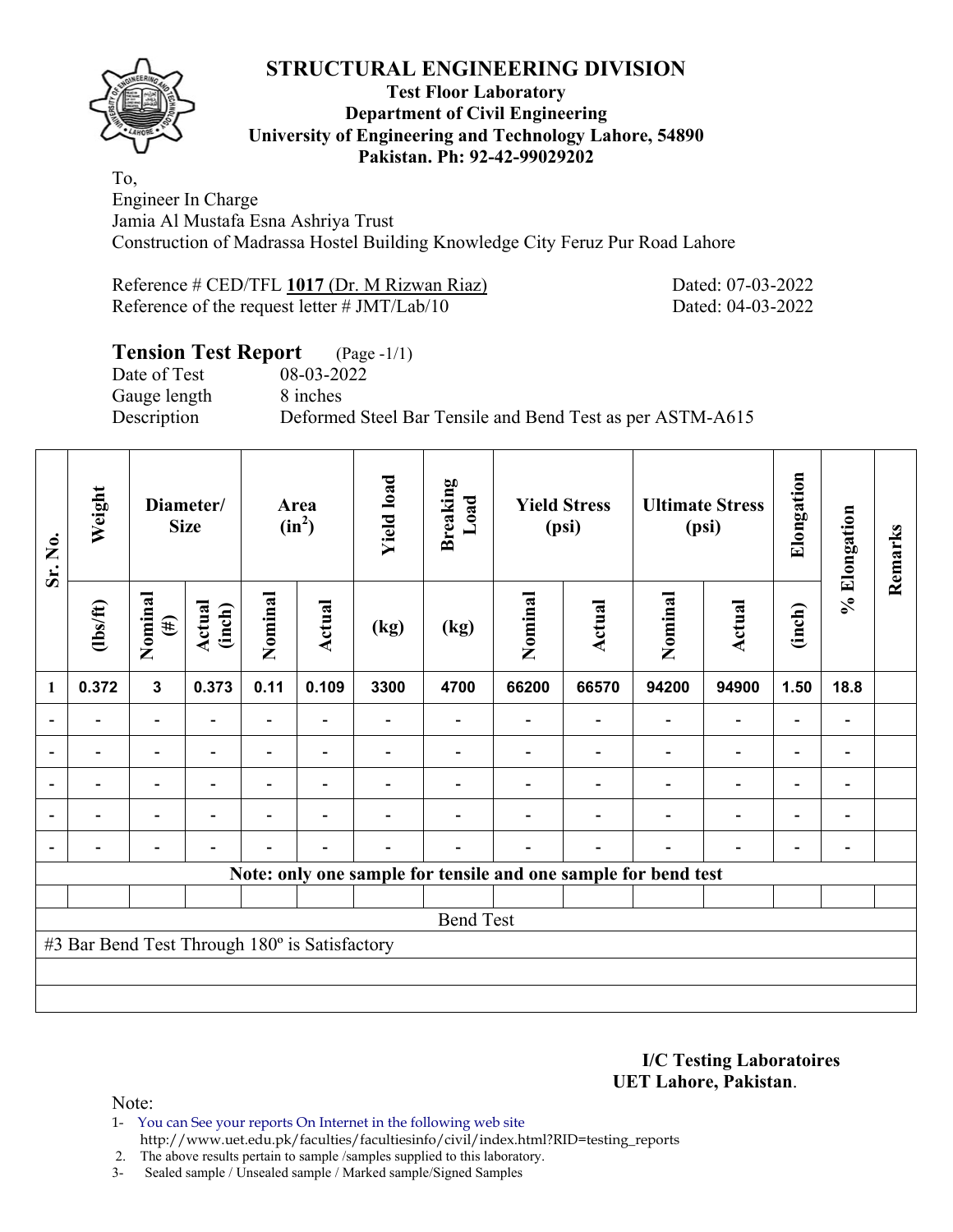

#### **Test Floor Laboratory Department of Civil Engineering University of Engineering and Technology Lahore, 54890 Pakistan. Ph: 92-42-99029202**

To, Assistant Director (Q) Sewerage Sub Division WASA (MDA) Multan (Sewerage Scheme for Ali Town, Basti Masoom Shah, Sadaf Colony, Abdullah Town, Basti Shor Kot & Adjacent Area Wasa Multan) Reference # CED/TFL 1018 (Dr. M Rizwan Riaz) Dated: 07-03-2022 Reference of the request letter # 04/AD(Q)/WASA Dated: 15-01-2022

# **Tension Test Report** (Page -1/1)

Date of Test 08-03-2022 Gauge length 8 inches

Description Deformed Steel Bar Tensile and Bend Test as per ASTM-A615

| Sr. No. | Weight                   |                                                                                                    | Diameter/<br><b>Size</b><br>(inch) |                          | Area<br>$(in^2)$         | <b>Yield load</b>                                   | <b>Breaking</b><br>Load |         | <b>Yield Stress</b><br>(psi) |                                                                | <b>Ultimate Stress</b><br>(psi) | Elongation               | % Elongation                 | Remarks |
|---------|--------------------------|----------------------------------------------------------------------------------------------------|------------------------------------|--------------------------|--------------------------|-----------------------------------------------------|-------------------------|---------|------------------------------|----------------------------------------------------------------|---------------------------------|--------------------------|------------------------------|---------|
|         | $\frac{2}{10}$           | Nominal                                                                                            | Actual                             | Nominal                  | Actual                   | (kg)                                                | (kg)                    | Nominal | <b>Actual</b>                | Nominal                                                        | Actual                          | (inch)                   |                              |         |
| 1       | 0.371                    | 3/8                                                                                                | 0.373                              | 0.11                     | 0.109                    | 3700                                                | 5600                    | 74200   | 74700                        | 112300                                                         | 113100                          | 1.20                     | 15.0                         |         |
|         |                          | $\overline{\phantom{0}}$<br>$\overline{\phantom{0}}$<br>$\overline{\phantom{0}}$<br>$\overline{a}$ |                                    |                          |                          |                                                     |                         |         |                              |                                                                |                                 |                          | $\qquad \qquad \blacksquare$ |         |
|         |                          |                                                                                                    |                                    |                          |                          |                                                     |                         |         |                              |                                                                | $\overline{\phantom{0}}$        | $\overline{\phantom{0}}$ | $\qquad \qquad \blacksquare$ |         |
|         | $\overline{\phantom{0}}$ | $\overline{\phantom{a}}$                                                                           | $\blacksquare$                     | $\overline{\phantom{0}}$ | $\overline{\phantom{a}}$ |                                                     |                         |         |                              |                                                                | $\overline{\phantom{0}}$        | $\overline{\phantom{0}}$ | $\qquad \qquad \blacksquare$ |         |
|         | $\blacksquare$           | $\overline{\phantom{0}}$                                                                           | -                                  | -                        | $\overline{\phantom{0}}$ |                                                     |                         |         |                              |                                                                | $\blacksquare$                  | $\blacksquare$           | $\qquad \qquad \blacksquare$ |         |
|         | $\overline{\phantom{0}}$ | -                                                                                                  | -                                  |                          | $\overline{\phantom{0}}$ |                                                     |                         |         |                              |                                                                | ٠                               | $\overline{\phantom{0}}$ | $\qquad \qquad \blacksquare$ |         |
|         |                          |                                                                                                    |                                    |                          |                          |                                                     |                         |         |                              | Note: only one sample for tensile and one sample for bend test |                                 |                          |                              |         |
|         |                          |                                                                                                    |                                    |                          |                          |                                                     |                         |         |                              |                                                                |                                 |                          |                              |         |
|         |                          |                                                                                                    |                                    |                          |                          |                                                     | <b>Bend Test</b>        |         |                              |                                                                |                                 |                          |                              |         |
|         |                          |                                                                                                    |                                    |                          |                          | 3/8" Dia Bar Bend Test Through 180° is Satisfactory |                         |         |                              |                                                                |                                 |                          |                              |         |
|         |                          |                                                                                                    |                                    |                          |                          |                                                     |                         |         |                              |                                                                |                                 |                          |                              |         |
|         |                          |                                                                                                    |                                    |                          |                          |                                                     |                         |         |                              |                                                                |                                 |                          |                              |         |

**I/C Testing Laboratoires UET Lahore, Pakistan**.

- 1- You can See your reports On Internet in the following web site http://www.uet.edu.pk/faculties/facultiesinfo/civil/index.html?RID=testing\_reports
- 2. The above results pertain to sample /samples supplied to this laboratory.
- 3- Sealed sample / Unsealed sample / Marked sample/Signed Samples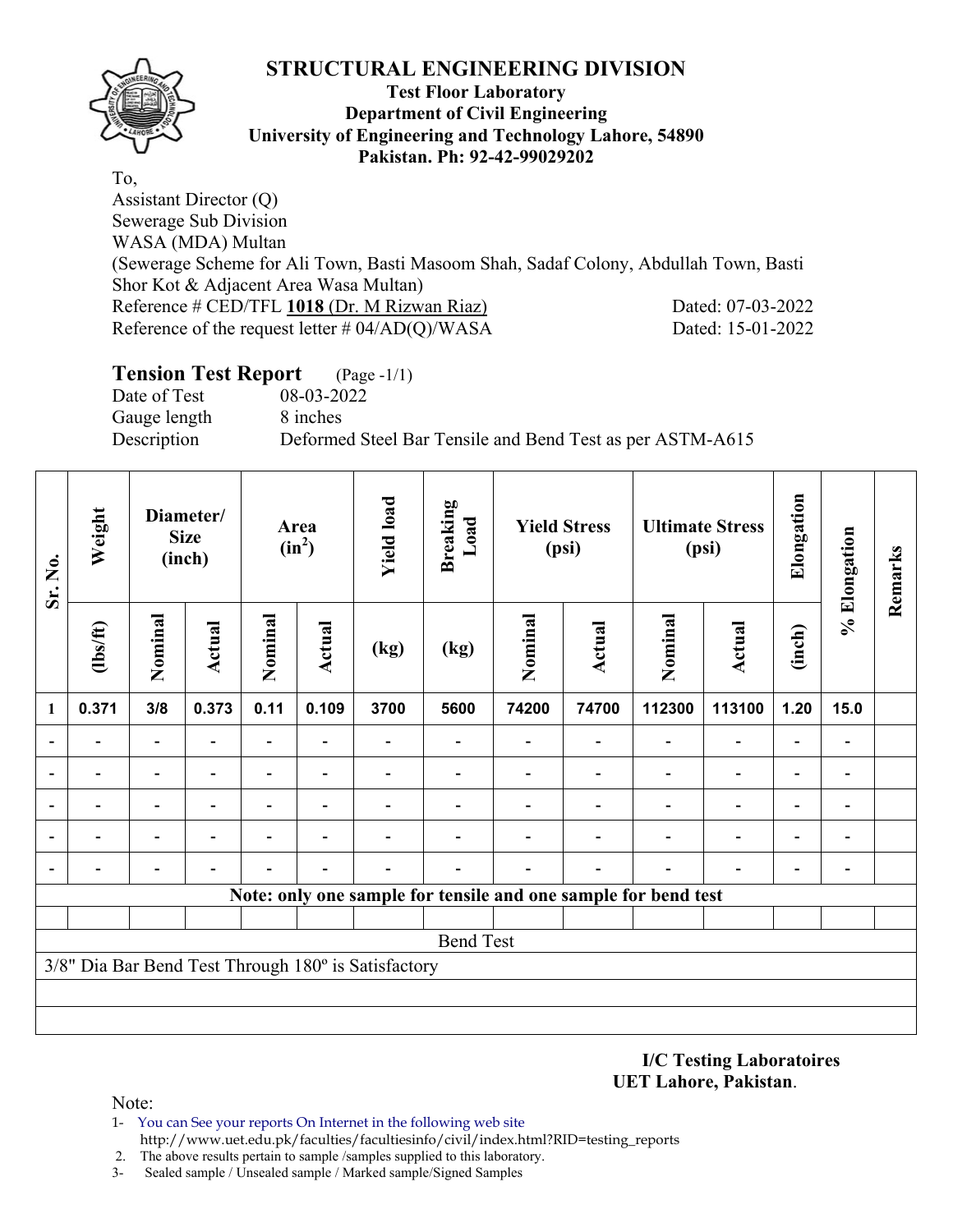

#### **Test Floor Laboratory Department of Civil Engineering University of Engineering and Technology Lahore, 54890 Pakistan. Ph: 92-42-99029202**

To, Officer Manager Petrocon (Pvt) Ltd Small Genset Installation at Shershah Terminal

Reference # CED/TFL 1019 (Dr. M Rizwan Riaz) Dated: 07-03-2022 Reference of the request letter # 100/UET-P312/TEST Dated: 05-03-2022

#### **Tension Test Report** (Page -1/2)

Date of Test 08-03-2022 Gauge length 8 inches

Description Deformed Steel Bar Tensile and Bend Test as per ASTM-A615

| Sr. No.                  | Weight                   |                                                                        | Diameter/<br><b>Size</b><br>(inch) |                          | Area<br>$(in^2)$ | <b>Yield load</b>        | <b>Breaking</b><br>Load  |                                        | <b>Yield Stress</b><br>(psi) |                          | <b>Ultimate Stress</b><br>(psi) | Elongation               | % Elongation                 | Remarks          |
|--------------------------|--------------------------|------------------------------------------------------------------------|------------------------------------|--------------------------|------------------|--------------------------|--------------------------|----------------------------------------|------------------------------|--------------------------|---------------------------------|--------------------------|------------------------------|------------------|
|                          | $\frac{2}{10}$           | Nominal                                                                | <b>Actual</b>                      | Nominal                  | Actual           | (kg)                     | (kg)                     | Nominal                                | <b>Actual</b>                | Nominal                  | Actual                          | (inch)                   |                              |                  |
| $\mathbf{1}$             | 0.372                    | 3/8                                                                    | 0.373                              | 0.11                     | 0.109            | 4400                     | 5200                     | 88200                                  | 88640                        | 104200                   | 104800                          | 1.10                     | 13.8                         |                  |
| $\overline{\phantom{a}}$ |                          | $\overline{\phantom{0}}$<br>$\overline{\phantom{0}}$<br>$\blacksquare$ |                                    |                          |                  |                          | $\overline{\phantom{a}}$ |                                        | $\overline{\phantom{0}}$     | $\overline{\phantom{a}}$ | $\overline{\phantom{0}}$        | $\overline{\phantom{0}}$ |                              | Amereli<br>Steel |
| $\overline{\phantom{a}}$ |                          | $\overline{\phantom{0}}$                                               | $\overline{\phantom{0}}$           | $\overline{\phantom{0}}$ | $\blacksquare$   |                          |                          |                                        |                              | $\overline{\phantom{0}}$ | $\overline{\phantom{0}}$        | $\overline{\phantom{0}}$ | $\overline{\phantom{0}}$     |                  |
| $\overline{\phantom{a}}$ | $\overline{\phantom{a}}$ | $\overline{\phantom{a}}$                                               | $\overline{\phantom{0}}$           |                          | $\blacksquare$   | $\overline{\phantom{0}}$ |                          |                                        | $\overline{\phantom{0}}$     | $\overline{\phantom{0}}$ | $\overline{\phantom{0}}$        | $\overline{\phantom{0}}$ | $\qquad \qquad \blacksquare$ |                  |
| $\overline{\phantom{a}}$ | $\blacksquare$           | $\blacksquare$                                                         | $\blacksquare$                     | ۰                        | $\blacksquare$   |                          |                          |                                        | $\blacksquare$               | $\overline{\phantom{a}}$ | $\overline{\phantom{0}}$        | $\overline{\phantom{0}}$ | $\qquad \qquad \blacksquare$ |                  |
| $\overline{\phantom{a}}$ | $\blacksquare$           | $\overline{a}$                                                         |                                    | $\blacksquare$           | ۰                |                          |                          |                                        | ۰                            | $\blacksquare$           | $\overline{\phantom{0}}$        | $\overline{\phantom{0}}$ | $\qquad \qquad \blacksquare$ |                  |
|                          |                          |                                                                        |                                    |                          |                  |                          |                          | Note: only one sample for tensile test |                              |                          |                                 |                          |                              |                  |
|                          |                          |                                                                        |                                    |                          |                  |                          |                          |                                        |                              |                          |                                 |                          |                              |                  |
|                          |                          |                                                                        |                                    |                          |                  |                          | <b>Bend Test</b>         |                                        |                              |                          |                                 |                          |                              |                  |
|                          |                          |                                                                        |                                    |                          |                  |                          |                          |                                        |                              |                          |                                 |                          |                              |                  |
|                          |                          |                                                                        |                                    |                          |                  |                          |                          |                                        |                              |                          |                                 |                          |                              |                  |
|                          |                          |                                                                        |                                    |                          |                  |                          |                          |                                        |                              |                          |                                 |                          |                              |                  |

**I/C Testing Laboratoires UET Lahore, Pakistan**.

- 1- You can See your reports On Internet in the following web site http://www.uet.edu.pk/faculties/facultiesinfo/civil/index.html?RID=testing\_reports
- 2. The above results pertain to sample /samples supplied to this laboratory.
- 3- Sealed sample / Unsealed sample / Marked sample/Signed Samples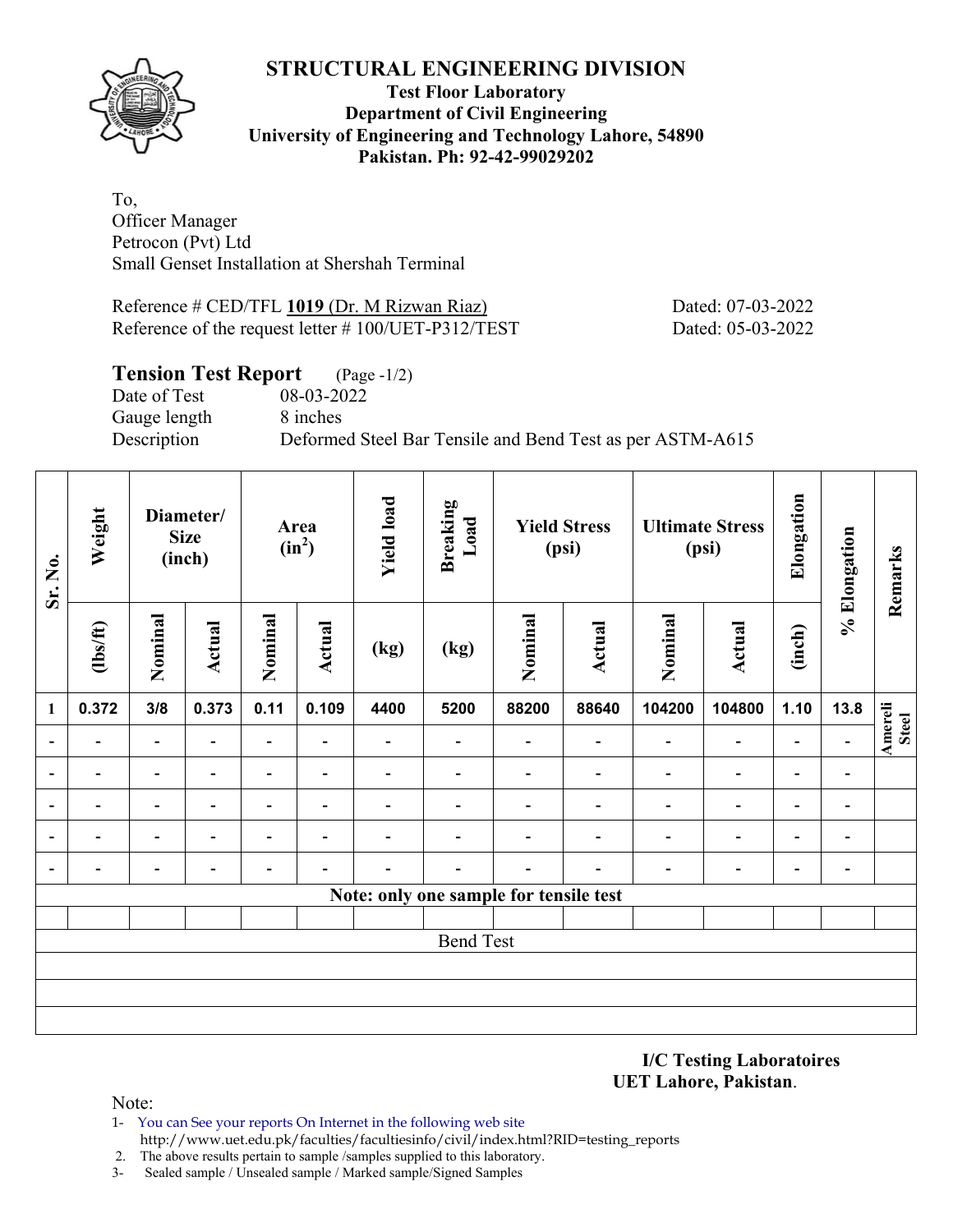

#### **Test Floor Laboratory Department of Civil Engineering University of Engineering and Technology Lahore, 54890 Pakistan. Ph: 92-42-99029202**

To, Officer Manager Petrocon (Pvt) Ltd (Fall arrestor structure) at Shell Pakistan Tarrujabba Terminal

Reference # CED/TFL 1019 (Dr. M Rizwan Riaz) Dated: 07-03-2022 Reference of the request letter # 100/UET-P313/TEST Dated: 05-03-2022

# **Tension Test Report** (Page -2/2)

Date of Test 08-03-2022 Gauge length 8 inches

Description Deformed Steel Bar Tensile and Bend Test as per ASTM-A615

| Sr. No.                  | Weight                   |                                                                                                                                          | Diameter/<br><b>Size</b><br>(inch) |                          | Area<br>$(in^2)$         | <b>Yield load</b> | <b>Breaking</b><br>Load                |                          | <b>Yield Stress</b><br>(psi) |                          | <b>Ultimate Stress</b><br>(psi) | Elongation               | % Elongation             | Remarks                 |
|--------------------------|--------------------------|------------------------------------------------------------------------------------------------------------------------------------------|------------------------------------|--------------------------|--------------------------|-------------------|----------------------------------------|--------------------------|------------------------------|--------------------------|---------------------------------|--------------------------|--------------------------|-------------------------|
|                          | $\frac{2}{10}$           | Nominal                                                                                                                                  | Actual                             | Nominal                  | <b>Actual</b>            | (kg)              | (kg)                                   | Nominal                  | <b>Actual</b>                | Nominal                  | Actual                          | (inch)                   |                          |                         |
| $\mathbf{1}$             | 0.374                    | $\mathbf{3}$                                                                                                                             | 0.374                              | 0.11                     | 0.110                    | 4700              | 5500                                   | 94200                    | 94310                        | 110200                   | 110400                          | 0.80                     | 10.0                     |                         |
| $\blacksquare$           | $\overline{\phantom{0}}$ | $\overline{\phantom{a}}$<br>$\overline{\phantom{a}}$<br>$\overline{\phantom{0}}$<br>$\overline{\phantom{a}}$<br>$\overline{\phantom{0}}$ |                                    |                          |                          | $\overline{a}$    |                                        | $\overline{\phantom{0}}$ | $\overline{\phantom{0}}$     | $\overline{\phantom{a}}$ | $\overline{\phantom{a}}$        | $\overline{\phantom{a}}$ | $\overline{\phantom{a}}$ | <b>Amereli</b><br>Steel |
| $\overline{\phantom{a}}$ | $\overline{\phantom{0}}$ |                                                                                                                                          |                                    |                          | $\blacksquare$           |                   |                                        | $\overline{\phantom{0}}$ | $\overline{\phantom{a}}$     | -                        | $\overline{\phantom{a}}$        | $\overline{\phantom{a}}$ | $\blacksquare$           |                         |
| $\overline{\phantom{0}}$ |                          | $\overline{\phantom{0}}$                                                                                                                 |                                    |                          | $\overline{\phantom{0}}$ |                   |                                        |                          |                              | $\overline{\phantom{0}}$ | $\overline{\phantom{0}}$        | $\overline{a}$           | $\overline{\phantom{a}}$ |                         |
| $\overline{\phantom{a}}$ | -                        | $\overline{\phantom{0}}$                                                                                                                 |                                    | $\blacksquare$           | $\overline{\phantom{0}}$ |                   |                                        |                          | $\overline{\phantom{0}}$     | $\overline{\phantom{0}}$ | $\overline{\phantom{0}}$        | $\overline{\phantom{a}}$ | $\overline{\phantom{a}}$ |                         |
| $\overline{\phantom{a}}$ | -                        | $\qquad \qquad \blacksquare$                                                                                                             | $\overline{\phantom{0}}$           | $\overline{\phantom{0}}$ | $\overline{\phantom{a}}$ |                   |                                        | -                        | $\overline{\phantom{0}}$     | $\overline{\phantom{a}}$ | $\blacksquare$                  | $\overline{\phantom{a}}$ | $\blacksquare$           |                         |
|                          |                          |                                                                                                                                          |                                    |                          |                          |                   | Note: only one sample for tensile test |                          |                              |                          |                                 |                          |                          |                         |
|                          |                          |                                                                                                                                          |                                    |                          |                          |                   |                                        |                          |                              |                          |                                 |                          |                          |                         |
|                          |                          |                                                                                                                                          |                                    |                          |                          |                   | <b>Bend Test</b>                       |                          |                              |                          |                                 |                          |                          |                         |
|                          |                          |                                                                                                                                          |                                    |                          |                          |                   |                                        |                          |                              |                          |                                 |                          |                          |                         |
|                          |                          |                                                                                                                                          |                                    |                          |                          |                   |                                        |                          |                              |                          |                                 |                          |                          |                         |
|                          |                          |                                                                                                                                          |                                    |                          |                          |                   |                                        |                          |                              |                          |                                 |                          |                          |                         |

**I/C Testing Laboratoires UET Lahore, Pakistan**.

Note:

1- You can See your reports On Internet in the following web site http://www.uet.edu.pk/faculties/facultiesinfo/civil/index.html?RID=testing\_reports

2. The above results pertain to sample /samples supplied to this laboratory.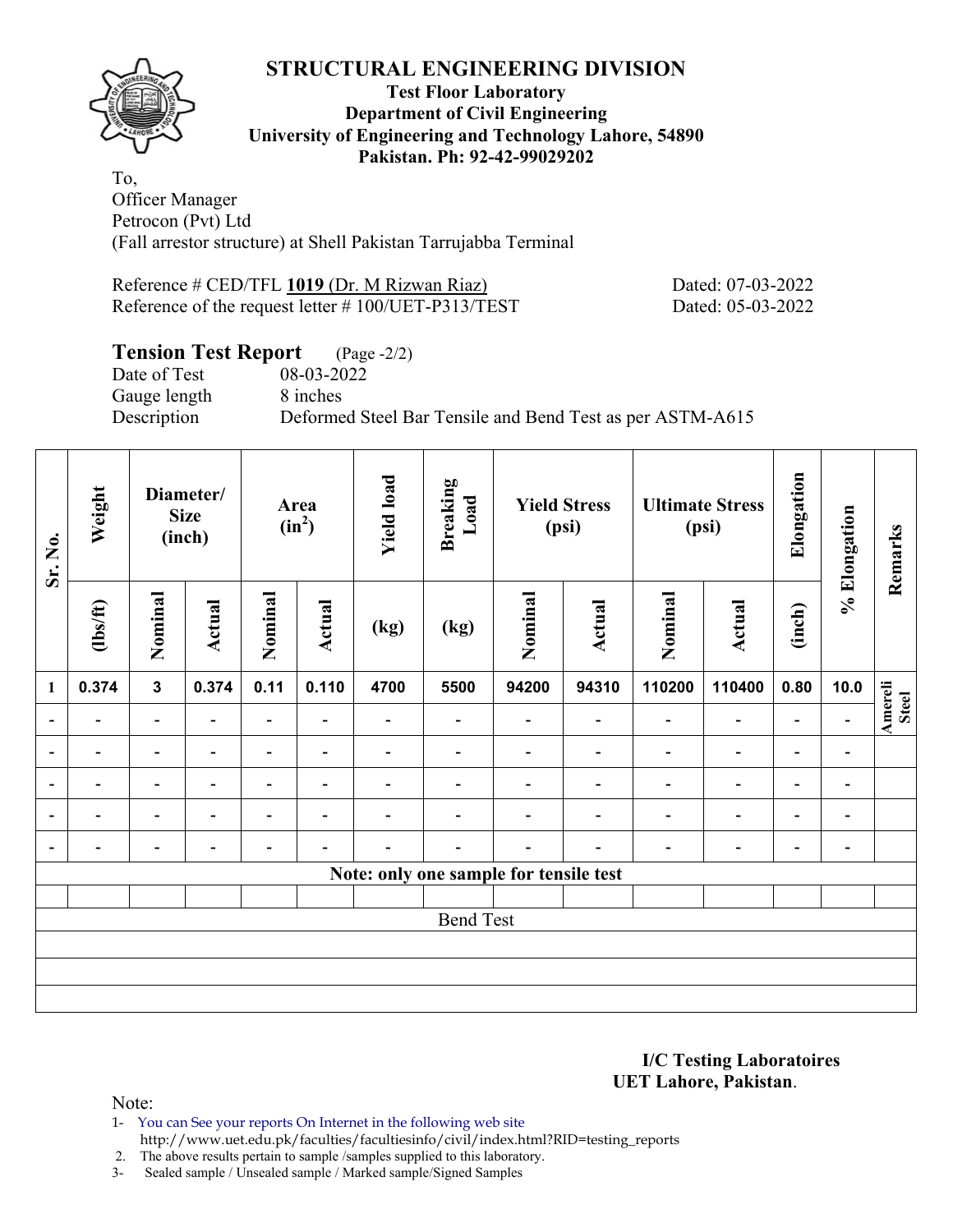

#### **Test Floor Laboratory Department of Civil Engineering University of Engineering and Technology Lahore, 54890 Pakistan. Ph: 92-42-99029202**

To, Project Manager Union Developers Construction of Union Luxury Apartments, Etihad Town, Lahore

Reference # CED/TFL 1020 (Dr. M Rizwan Riaz) Dated: 07-03-2022 Reference of the request letter # UA/SO/2022/016 Dated: 02-02-2022

# **Tension Test Report** (Page -1/1)

Date of Test 08-03-2022 Gauge length 8 inches

Description Deformed Steel Bar Tensile and Bend Test as per ASTM-A615

| Sr. No.          | Weight                                        |                                                           | Diameter/<br><b>Size</b> |                          | Area<br>$(in^2)$         | <b>Yield load</b> | <b>Breaking</b><br>Load |         | <b>Yield Stress</b><br>(psi) |                                                                 | <b>Ultimate Stress</b><br>(psi) | Elongation               | % Elongation             | Remarks       |
|------------------|-----------------------------------------------|-----------------------------------------------------------|--------------------------|--------------------------|--------------------------|-------------------|-------------------------|---------|------------------------------|-----------------------------------------------------------------|---------------------------------|--------------------------|--------------------------|---------------|
|                  | (1bs/ft)                                      | Nominal<br>$(\#)$                                         | Actual<br>(inch)         | Nominal                  | <b>Actual</b>            | (kg)              | (kg)                    | Nominal | Actual                       | Nominal                                                         | Actual                          | (inch)                   |                          |               |
| $\mathbf{1}$     | 0.380                                         | $\mathbf{3}$                                              | 0.377                    | 0.11                     | 0.112                    | 4200              | 5300                    | 84200   | 82910                        | 106200                                                          | 104700                          | 0.90                     | 11.3                     | Afco<br>Steel |
| $\boldsymbol{2}$ | 0.379                                         | $\mathbf{3}$<br>0.377<br>0.11<br>$\overline{\phantom{a}}$ |                          |                          | 0.111                    | 4400              | 5300                    | 88200   | 87070                        | 106200                                                          | 104900                          | 1.00                     | 12.5                     |               |
|                  |                                               |                                                           |                          |                          | $\overline{\phantom{a}}$ |                   |                         |         | $\blacksquare$               | $\overline{\phantom{a}}$                                        | $\overline{\phantom{a}}$        | $\overline{\phantom{a}}$ |                          |               |
|                  | $\overline{\phantom{0}}$                      | $\overline{\phantom{a}}$                                  |                          | $\overline{\phantom{0}}$ | $\blacksquare$           |                   |                         |         |                              | $\overline{\phantom{0}}$                                        | $\overline{a}$                  | $\overline{\phantom{a}}$ | $\overline{\phantom{0}}$ |               |
|                  | $\overline{\phantom{0}}$                      | -                                                         |                          | Ξ.                       | $\blacksquare$           |                   |                         |         |                              | $\overline{\phantom{0}}$                                        | $\qquad \qquad \blacksquare$    | $\overline{\phantom{0}}$ | $\overline{\phantom{0}}$ |               |
|                  |                                               | $\overline{\phantom{0}}$                                  |                          |                          | $\overline{\phantom{0}}$ |                   |                         |         |                              |                                                                 | $\overline{\phantom{0}}$        | $\overline{\phantom{0}}$ | -                        |               |
|                  |                                               |                                                           |                          |                          |                          |                   |                         |         |                              | Note: only two samples for tensile and one sample for bend test |                                 |                          |                          |               |
|                  |                                               |                                                           |                          |                          |                          |                   |                         |         |                              |                                                                 |                                 |                          |                          |               |
|                  | <b>Bend Test</b>                              |                                                           |                          |                          |                          |                   |                         |         |                              |                                                                 |                                 |                          |                          |               |
|                  | #3 Bar Bend Test Through 180° is Satisfactory |                                                           |                          |                          |                          |                   |                         |         |                              |                                                                 |                                 |                          |                          |               |
|                  |                                               |                                                           |                          |                          |                          |                   |                         |         |                              |                                                                 |                                 |                          |                          |               |
|                  |                                               |                                                           |                          |                          |                          |                   |                         |         |                              |                                                                 |                                 |                          |                          |               |

**I/C Testing Laboratoires UET Lahore, Pakistan**.

Note:

1- You can See your reports On Internet in the following web site http://www.uet.edu.pk/faculties/facultiesinfo/civil/index.html?RID=testing\_reports

2. The above results pertain to sample /samples supplied to this laboratory.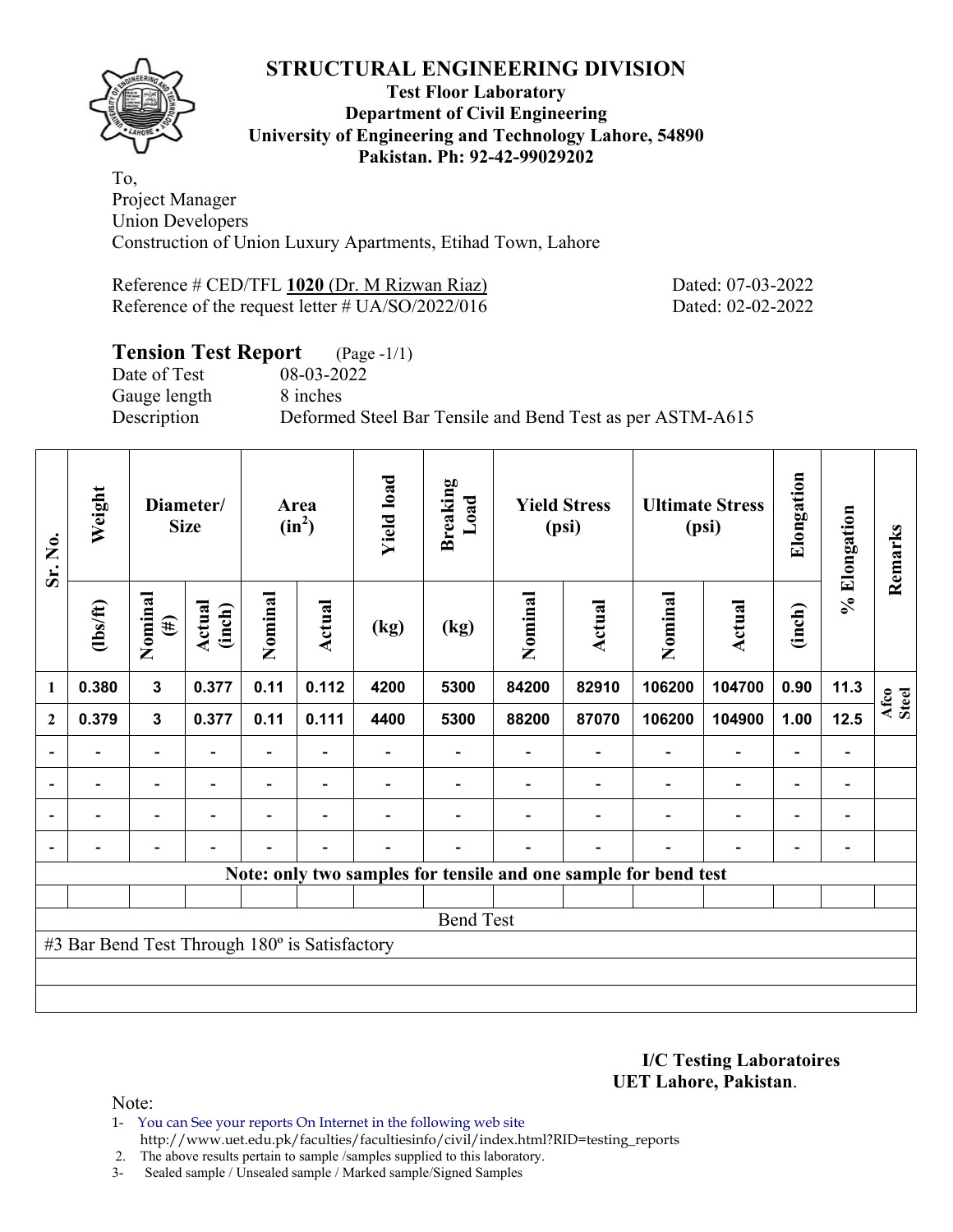#### **Test Floor Laboratory Department of Civil Engineering University of Engineering and Technology Lahore, 54890 Pakistan. Ph: 92-42-99029202**

To, Resident Engineer NESPAK Laying of RCC Sewer in Unserved Areas UC No. 69, 70, 74, 75, 76, 77, 79, 79, 80, 81, 90 & 95 of WASA Multan

#### Reference # CED/TFL 1022 (Dr. M Rizwan Riaz) Dated: 07-03-2022 Reference of the request letter # 4362/01/IA/01/29 Dated: 03-03-2022

| <b>Tension Test Report</b> (Page -1/1) |                                                           |
|----------------------------------------|-----------------------------------------------------------|
| Date of Test                           | 08-03-2022                                                |
| Gauge length                           | 8 inches                                                  |
| Description                            | Deformed Steel Bar Tensile and Bend Test as per ASTM-A615 |

| Sr. No.                  | Weight                                               |                                         | Diameter/<br><b>Size</b><br>(inch) |                          | Area<br>$(in^2)$         | <b>Yield load</b> | <b>Breaking</b><br>Load                                           |         | <b>Yield Stress</b><br>(psi) |                          | <b>Ultimate Stress</b><br>(psi) | Elongation               | % Elongation             | Remarks |
|--------------------------|------------------------------------------------------|-----------------------------------------|------------------------------------|--------------------------|--------------------------|-------------------|-------------------------------------------------------------------|---------|------------------------------|--------------------------|---------------------------------|--------------------------|--------------------------|---------|
|                          | $lbsft$                                              | Nominal                                 | Actual                             | Nominal                  | Actual                   | (kg)              | (kg)                                                              | Nominal | <b>Actual</b>                | Nominal                  | <b>Actual</b>                   | (inch)                   |                          |         |
| $\mathbf{1}$             | 0.090                                                | 3/16                                    | 0.184                              | -----                    | 0.027                    | 800               | 1040                                                              | -----   | 66340                        | -----                    | 86300                           | 1.40                     | 17.5                     |         |
| $\mathbf{2}$             | 0.096                                                | 0.189<br>3/16<br>-----<br>3/16<br>----- |                                    |                          | 0.028                    | 1000              | 1440                                                              | -----   | 78280                        | -----                    | 112800                          | 0.50                     | 6.3                      |         |
| 3                        | 0.105                                                | 0.198                                   |                                    |                          | 0.031                    | 1160              | 1480                                                              | -----   | 82640                        | -----                    | 105500                          | 0.40                     | 5.0                      |         |
|                          |                                                      | $\overline{\phantom{a}}$                | $\blacksquare$                     | -                        | $\overline{\phantom{a}}$ |                   |                                                                   |         | $\blacksquare$               | $\overline{\phantom{a}}$ | $\overline{\phantom{a}}$        | $\overline{\phantom{a}}$ | $\overline{\phantom{a}}$ |         |
|                          |                                                      | $\overline{\phantom{0}}$                |                                    | $\overline{\phantom{0}}$ | $\overline{\phantom{0}}$ |                   |                                                                   |         |                              |                          | $\overline{\phantom{0}}$        | $\overline{\phantom{a}}$ | $\blacksquare$           |         |
| $\overline{\phantom{0}}$ |                                                      |                                         |                                    |                          |                          |                   |                                                                   |         |                              |                          |                                 | $\overline{\phantom{0}}$ |                          |         |
|                          |                                                      |                                         |                                    |                          |                          |                   | Note: only three samples for tensile and one sample for bend test |         |                              |                          |                                 |                          |                          |         |
|                          |                                                      |                                         |                                    |                          |                          |                   |                                                                   |         |                              |                          |                                 |                          |                          |         |
|                          |                                                      |                                         |                                    |                          |                          |                   | <b>Bend Test</b>                                                  |         |                              |                          |                                 |                          |                          |         |
|                          | 3/16" Dia Bar Bend Test Through 180° is Satisfactory |                                         |                                    |                          |                          |                   |                                                                   |         |                              |                          |                                 |                          |                          |         |
|                          |                                                      |                                         |                                    |                          |                          |                   |                                                                   |         |                              |                          |                                 |                          |                          |         |
|                          |                                                      |                                         |                                    |                          |                          |                   |                                                                   |         |                              |                          |                                 |                          |                          |         |

**I/C Testing Laboratoires UET Lahore, Pakistan**.

Note:

1- You can See your reports On Internet in the following web site http://www.uet.edu.pk/faculties/facultiesinfo/civil/index.html?RID=testing\_reports

2. The above results pertain to sample /samples supplied to this laboratory.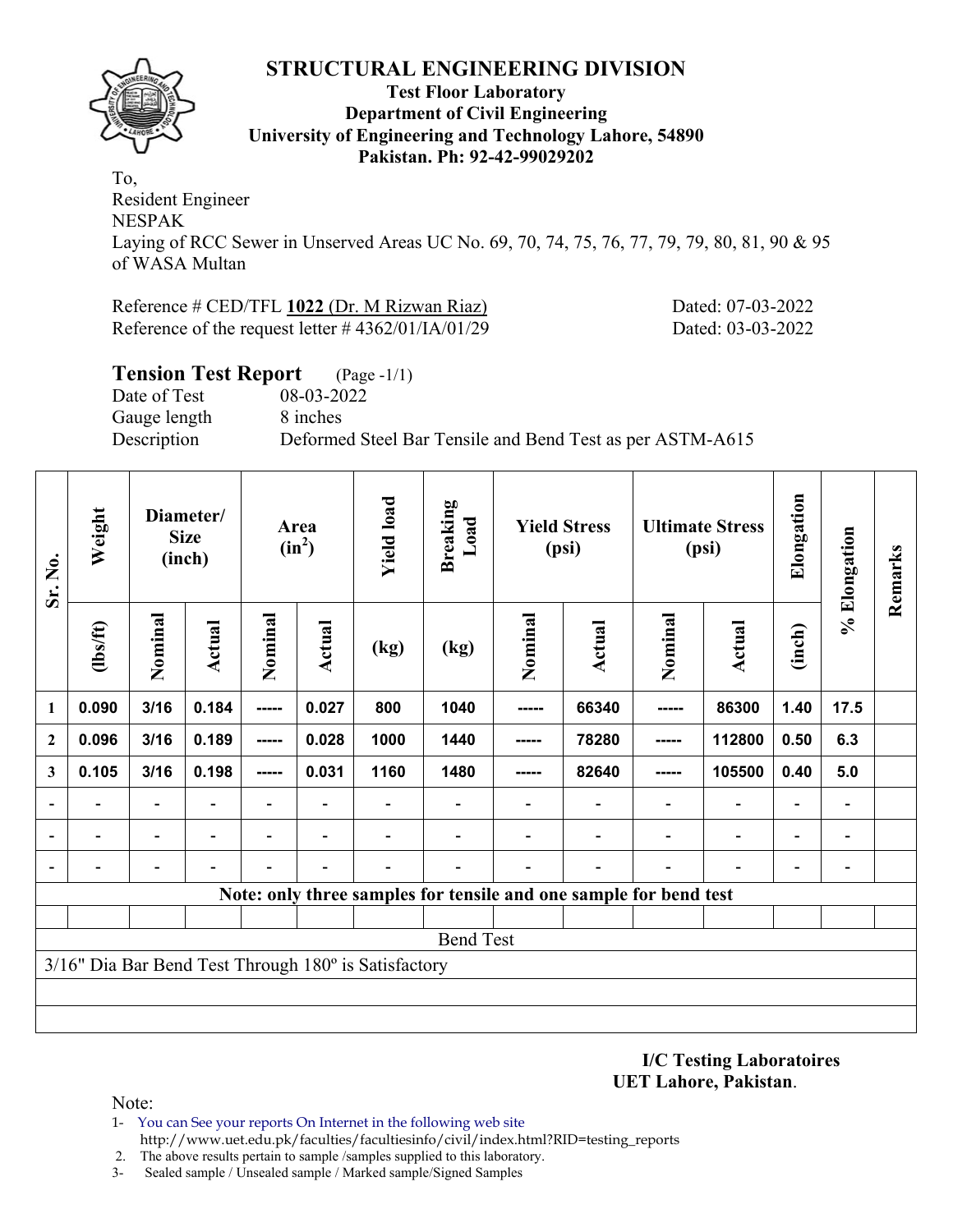

#### **Test Floor Laboratory Department of Civil Engineering University of Engineering and Technology Lahore, 54890 Pakistan. Ph: 92-42-99029202**

Sr. Manager Coordination Dream Builders Construction of Apartment Building at 32-P, Model Town Ext, Lahore

Reference # CED/TFL 1024 (Dr. M Rizwan Riaz) Dated: 07-03-2022 Reference of the request letter # DB/Const-32P/22/307 Dated: 07-03-2022

# **Tension Test Report** (Page -1/1)

Date of Test 08-03-2022 Gauge length 8 inches

Description Deformed Steel Bar Tensile and Bend Test as per ASTM-A615

| Sr. No.        | Weight                                        |                                                                    | Diameter/<br><b>Size</b> |                | Area<br>$(in^2)$ | <b>Yield load</b>        | <b>Breaking</b><br>Load |         | <b>Yield Stress</b><br>(psi) |                                                                 | <b>Ultimate Stress</b><br>(psi) | Elongation               | % Elongation                 | Remarks |
|----------------|-----------------------------------------------|--------------------------------------------------------------------|--------------------------|----------------|------------------|--------------------------|-------------------------|---------|------------------------------|-----------------------------------------------------------------|---------------------------------|--------------------------|------------------------------|---------|
|                | $lbsft$                                       | Nominal<br>$(\#)$                                                  | Actual<br>(inch)         | Nominal        | Actual           | (kg)                     | (kg)                    | Nominal | <b>Actual</b>                | Nominal                                                         | Actual                          | (inch)                   |                              |         |
| 1              | 0.372                                         | $\mathbf{3}$                                                       | 0.373                    | 0.11           | 0.109            | 4000                     | 5000                    | 80200   | 80580                        | 100200                                                          | 100800                          | 1.10                     | 13.8                         |         |
| $\mathbf{2}$   | 0.374                                         | 0.374<br>0.11<br>0.110<br>$\mathbf{3}$<br>$\overline{\phantom{0}}$ |                          |                |                  | 4000                     | 4900                    | 80200   | 80110                        | 98200                                                           | 98200                           | 1.20                     | 15.0                         |         |
|                |                                               |                                                                    |                          |                |                  |                          |                         |         |                              |                                                                 | $\overline{\phantom{0}}$        | $\overline{\phantom{0}}$ |                              |         |
| $\overline{a}$ | $\overline{\phantom{0}}$                      | $\blacksquare$                                                     | $\overline{\phantom{a}}$ |                | $\blacksquare$   | $\overline{\phantom{0}}$ |                         |         | $\overline{\phantom{a}}$     | $\overline{\phantom{a}}$                                        | $\overline{\phantom{a}}$        | $\overline{\phantom{a}}$ | $\blacksquare$               |         |
| $\overline{a}$ |                                               | $\overline{\phantom{0}}$                                           | $\overline{\phantom{0}}$ |                | $\blacksquare$   |                          |                         |         |                              | ٠                                                               | $\overline{a}$                  | $\overline{\phantom{0}}$ | $\qquad \qquad \blacksquare$ |         |
| $\overline{a}$ | $\overline{a}$                                | -                                                                  | $\overline{\phantom{0}}$ | $\blacksquare$ | $\blacksquare$   | $\blacksquare$           |                         |         | $\overline{\phantom{0}}$     | Ē,                                                              | $\overline{a}$                  | $\overline{\phantom{a}}$ | $\qquad \qquad \blacksquare$ |         |
|                |                                               |                                                                    |                          |                |                  |                          |                         |         |                              | Note: only two samples for tensile and one sample for bend test |                                 |                          |                              |         |
|                |                                               |                                                                    |                          |                |                  |                          |                         |         |                              |                                                                 |                                 |                          |                              |         |
|                | <b>Bend Test</b>                              |                                                                    |                          |                |                  |                          |                         |         |                              |                                                                 |                                 |                          |                              |         |
|                | #3 Bar Bend Test Through 180° is Satisfactory |                                                                    |                          |                |                  |                          |                         |         |                              |                                                                 |                                 |                          |                              |         |
|                |                                               |                                                                    |                          |                |                  |                          |                         |         |                              |                                                                 |                                 |                          |                              |         |
|                |                                               |                                                                    |                          |                |                  |                          |                         |         |                              |                                                                 |                                 |                          |                              |         |

**I/C Testing Laboratoires UET Lahore, Pakistan**.

- 1- You can See your reports On Internet in the following web site http://www.uet.edu.pk/faculties/facultiesinfo/civil/index.html?RID=testing\_reports
- 2. The above results pertain to sample /samples supplied to this laboratory.
- 3- Sealed sample / Unsealed sample / Marked sample/Signed Samples